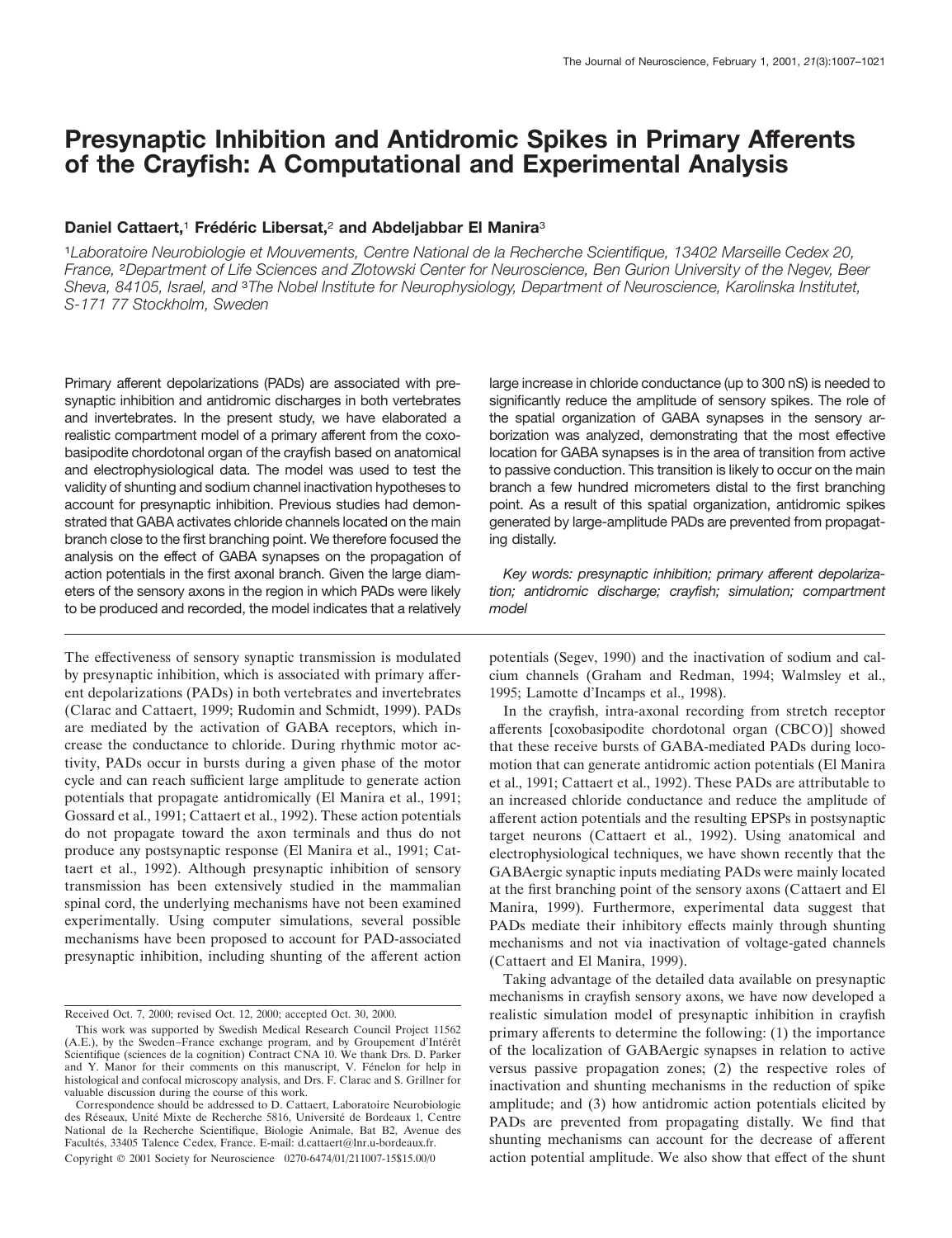A



в

*Figure 1.* Architecture of CBCO sensory arborization in the ganglion. *A*, Projection file computed from a confocal image stack taken from a sensory afferent. *B*, Reconstructed representation of the same sensory afferent shown in  $A$ .  $C$ , Same as  $B$  but rotated  $90^\circ$  in the *y*-axis. *D*, Dendrogram showing the branching structure of the sensory afferent shown in *A*. The *number* on the *top* of specific segments indicates the diameter, and the *number below* indicates the length of this segment. *E*, Histogram showing the decrease in diameter with the distance in the first branch of three representative examples of sensory afferents; all three branches are aligned to their origin on the main tree trunk of the sensory afferent, which has been arbitrarily defined as zero.

is more efficient if the conductance increase is located close to the zone of transition from active to passive properties, and the same shunting phenomenon is responsible for preventing antidromic action potentials from propagating distally.

## **MATERIALS AND METHODS**

*Histology of sensory axons.* An *in vitro* preparation of the thoracic locomotor nervous system was used as described previously (Sillar and Skorupski, 1986; Chrachri and Clarac, 1989). Sensory nerve activity was recorded with platinum en passant electrodes, connected to home-made amplifiers (gain of  $10,000-100,000\times$ ). Intracellular recordings from CBCO terminals (CBTs) within the ganglion were performed with micropipettes filled with carboxyfluoresceine (5% in K acetate 0.2 M), using an Axoclamp 2A amplifier (Axon Instruments, Foster City, CA). CBTs were identified on the basis of two criteria. First, injection of depolarizing current pulses elicited antidromic spikes in CBTs that were one to one correlated with extracellular spikes recorded on the CBCO sensory nerve. Second, orthodromic spikes produced by the CBCO sensory neurons were correlated with intracellular spikes at a fixed delay in CBTs. The CBTs analyzed in this study fired action potentials attributable to the existence of spontaneous activity in CBCO sensory neurons. An eight channel stimulator (A.M.P.I., Jerusalem, Israel) was used to trigger intracellular pulses in CBTs during the identification procedure. Data were displayed and printed on a four-channel digital oscilloscope (Yokogawa, Tokyo, Japan) and stored on tape (DTR 1800; Biologic, Claix, France). Anatomical data are based on recordings from five identified CBTs.

After identification of CBCO neurons, they were filled with either carboxyfluoresceine (Sigma, St. Louis, MO) or dextrane fluoresceine (Molecular Probes, Eugene, OR) by injecting negative current pulses  $(-8 \text{ nA}, 500 \text{ msec}, 1 \text{ Hz})$  for 45 min. The preparation was then fixed for 1 hr in a solution of 4% paraformaldehyde in 0.1 M sodium phosphate, pH 7.4, at 4°C and then rinsed eight times in PBS over approximately 2 hr. Tissues were dehydrated in graded ethanol (30, 50, 70, and 95%, absolute ethanol, 10 min each), cleared with methyl salycilate (5 min;

Sigma, St. Louis, MO), mounted in Permount (Fisher Scientific, Houston, TX), and viewed with a Leica TCS 4D (Leica, Heildelberg, Germany) laser scanning confocal microscope (Fig. 1*A*) equipped with a krypton–argon mixed gas laser. Forty to 50 optical sections  $1 \mu m$  apart with a Leica  $25\times$  oil or  $50\times$  water immersion lenses were taken from single whole-mount preparations. In some experiments, the ganglion was not fixed and was observed in a confocal microscope directly after injecting the fluorescent dye. This procedure was used to avoid shrinkage.

*Three-dimensional reconstruction of sensory axon.* The branching of sensory neurons were reconstructed (Fig. 1*B*,*C*) and analyzed in three dimensions with a commercial 3-D system (Neurolucida; MicroBright-Field Inc., Colchester, VT), directly from the confocal image stack. Each reconstructed sensory afferent was represented by a set of data points consisting of the *x*, *y*, and *z* coordinates and the diameters of the tapered branch. Each reconstruction was approximately 500–600 digitized points. Suitable software from Neurolucida computed various morphometric parameters and generated various graphic representations of the afferent (e.g., dendrograms) (Fig. 1*D*).

*Simulations.* The propagation of action potentials into axonal terminals was simulated using a compartment model program ("SWIM") (Ekeberg et al., 1991). The properties of each compartment can be defined independently. The simulated axons were composed of excitable compartments and passive compartments. Specific compartments received synaptic inputs. Excitable compartments were described by standard (Hodgkin and Huxley, 1952) channel kinetic equations.

In the crayfish, sensory axons are not myelinated, their diameters ranging from 7 to 15  $\mu$ m in the largest area (that is, at the entry region of the ganglion, before the first branching point) (Fig. 1*A*–*C*). Generally, the diameter of the fiber remains constant  $(5-6 \mu m)$  for  $\sim 150 \mu m$  after the branch and then progressively decreases to  $\sim$ 3  $\mu$ m at a distance of 600–800  $\mu$ m from the first branching site (Fig. 1*D*). Because output synapses are located on axonal branches and GABA synapses seem to be located on the main axon close to the first branch (Cattaert and El Manira, 1999), we were mainly interested in simulating the propagation of events in the main branch around the first branch (100  $\mu$ m on each side) and in the first branch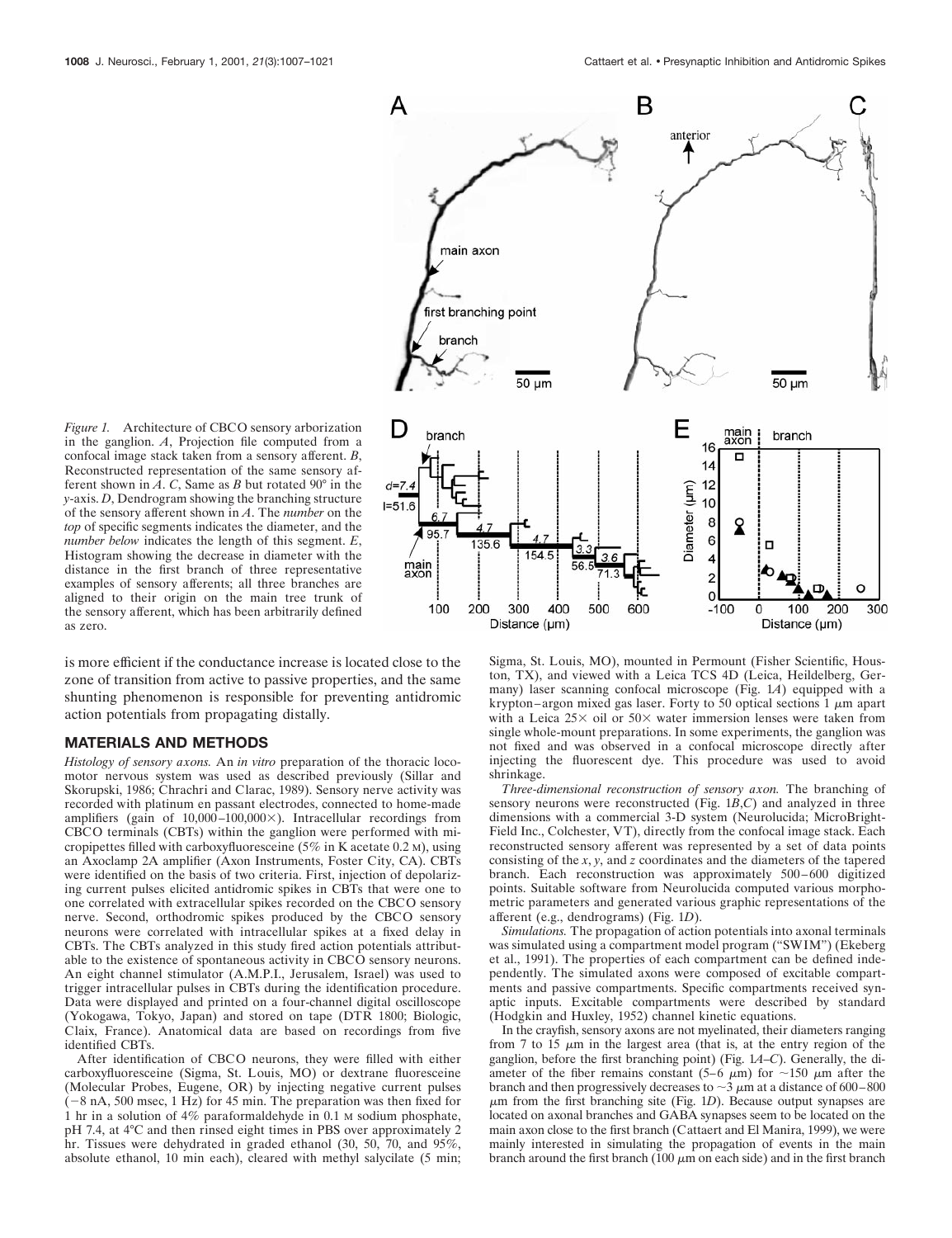

*Figure 2.* Compartment model of a CBCO sensory arborization. In this model, we have only considered the first axonal branch of the sensory neuron (see *inset*). The input resistance of the model was monitored by injecting an hyperpolarizing current pulse  $(-5 \text{ nA}, 15 \text{ msec})$  in the vicinity of the first branch. A decrease of input resistance from 7.8 (1) to 2.3 (2)  $M\Omega$  was obtained when a 300 nS chloride conductance was used to simulated the activation of GABA synapses at the same location.

(400  $\mu$ m). The diameter of the first branch was  $\sim$ 2  $\mu$ m (Fig. 1*E*) and generally comprised between 3 (proximal part of the branch) and 1 (300  $\mu$ m more distal)  $\mu$ m. To give the model a realistic behavior, we have included 500  $\mu$ m of axon (used for spike propagation outside of the ganglion) and a distal process of 300  $\mu$ m that plays a key role in the distribution of currents at the first branching point.

After several trials, we fixed the length of compartments to 20  $\mu$ m. Longer compartments (up to 100  $\mu$ m) gave similar results but did not allow to precisely localize where antidromic spikes were produced. Smaller compartments (up to 5  $\mu$ m) did not significantly improve the results. The axonal model consisted of 72 compartments (Fig. 2). The first 25 compartments (length of 20  $\mu$ m and diameter of 10  $\mu$ m) were used to simulate the sensory axons outside the ganglion. Five compartments (length of 20  $\mu$ m and diameter of 4–10  $\mu$ m) were used to simulate the 100  $\mu$ m of axon before the first branching point, and the last 20 compartments (length of 20  $\mu$ m, diameter of 4–10  $\mu$ m) were used to simulate the distal processes of the sensory main axon. The first axonal branch was composed of 20 compartments (length of 20  $\mu$ m and diameter of  $2 \mu m$ ). Two more compartments were used to mimic conduction in the remainder of the main axon and in the branch end. Terminals were modeled as sealed ends. In most of the runs, an orthodromic action potential was initiated at the proximal end of the axon, and it traveled toward the distal processes of the terminal. The temporal integration step was  $100 \mu$ sec. To avoid the sealed effect produced in the first axonal compartment from interfering with the analysis, we started the observations at a distance of 400  $\mu$ m from the first branching point (Fig. 2). Therefore, only 400  $\mu$ m on each side of the branching point have been represented in all diagrams, corresponding to positions 0 (the more proximal axonal compartment analyzed) to 800 (the most distal compartment in the main axon and in the branch)  $\mu$ m.

*Passive properties.* The intracompartmental potential, *E*, is described by the differential equation:

$$
\frac{dE}{dt} = \frac{I_{\text{leak}} + I_{core} + I_{ch} + I_{syn}}{cm},\tag{1}
$$

where  $I_{leak}$  is the passive leakage current:

$$
I_{leak} = (E_{leak} - E) \times G_{leak},\tag{2}
$$

and *Eleak* and *Gleak* are the equilibrium potential and the leak conductance, respectively.  $I_{core}$  is the axial current to neighboring compartments summed over all neighbors:

$$
I_{\text{core}} = \sum_{c \in \text{neighbors}} (E_c - E) \times G_{\text{core}}.
$$
 (3)

The parameter  $G_{core}$  (in  $S$ ) denotes the core conductance from the compartment in question to the neighboring compartment:

$$
G_{core} = \frac{\pi \times diam^2}{4} \times \frac{1}{l} \times \frac{1}{R_a},
$$

where *diam* and *l* are diameter and length of the compartment (in centimeters), respectively, and  $R_a$  is the specific resistance of the axoplasm (in ohm centimeter).

*Ich* and *Isyn* in Equation 1 are intrinsic and synaptic currents, respectively. Intracellular current injection can be modeled by adding current to the compartment. The parameter *cm* (microfarads) describes the capacitance of the compartment:

$$
cm = C_m \times area
$$

(*area* is the membrane surface of the compartment in square centimeters, and  $C_m$  is the specific capacitance in microfarads per square centimeter.)

All compartments had the same specific membrane resistance  $(R<sub>m</sub>)$  as estimated from experimental data (see Results). Several values were tested (from 2000 to 8000  $\Omega$ cm<sup>2</sup>). All computations were performed assuming a specific capacitance,  $C_m$  of 1  $\mu$ F/cm<sup>2</sup> and a specific axoplasmic resistance,  $R_a$ , of 75  $\Omega$ cm (calculated from electrophysiological measurements; see Results).

Synaptic inhibition was modeled with a conductance in the postsynaptic compartment. The activation level of the postsynaptic channel, *s*, ranges from 0 to 1 when the synapse is "closed" or "open," respectively. The maximum conductance  $G_{syn}$  is fixed, but the value of the actual conductance,  $G_{syn}$ *s*, varies with *s*, that is, when the synapse opens and closes. The kinetics of *s* are controlled by two parameters: the duration and the decay time. In most of the simulations (see Figs. 3–8), the duration of GABA-mediated PADs was fixed to 2 msec and the decay time to 20 msec to fit to experimental data (Cattaert and El Manira, 1999). To analyze the contribution of sodium channels inactivation to presynaptic inhibition, long-duration PADs were produced (duration, 300 msec; decay time, 20 msec) (see Fig. 11).

The synaptically induced current that enters the postsynaptic compartment is calculated by:

$$
I_{syn} = \sum_{synapses} (E_{syn} - E) \cdot G_{syn} \cdot s,
$$

in which  $E_{syn}$  is the equilibrium potential for chloride ions.<br>*Sodium and potassium channels*. Sodium (Na<sup>+</sup>) current is computed as:

$$
I_{Na} = (E_{Na} - E) \cdot G_{Na} \cdot m^3 \cdot h.
$$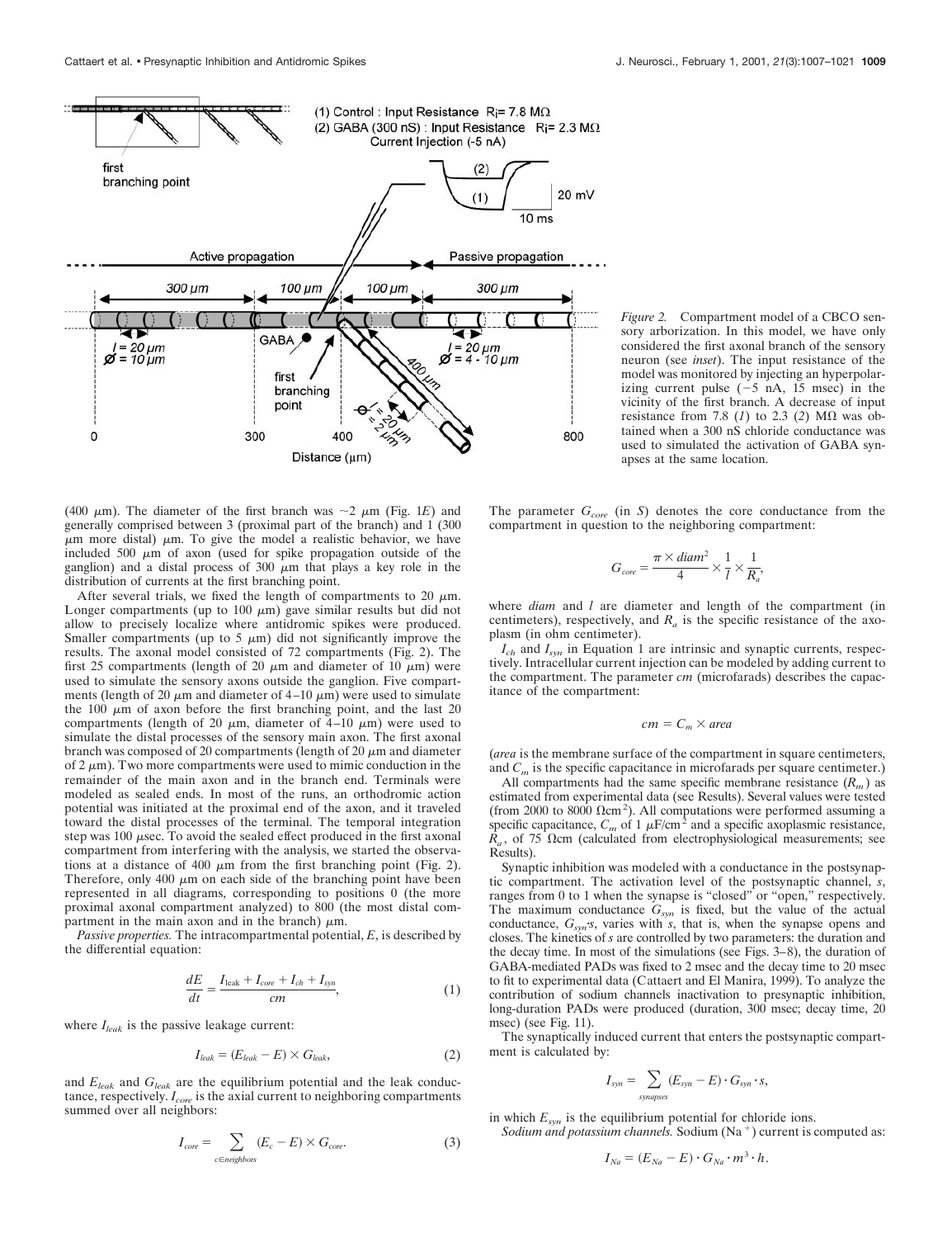The activation variable *m* is described by:

$$
\frac{dm}{dt} = \alpha_m \cdot (1 - m) - \beta_m \cdot m,
$$

with rate functions  $\alpha_m$  and  $\beta_m$ .

$$
\alpha_m = \frac{A_{\alpha_m}(E - B_{\alpha_m})}{1 - e^{[(B_{\alpha_m} - E)(C_{\alpha_m})]}} \qquad \beta_m = \frac{A_{\beta_m}(B_{\beta_m} - E)}{1 - e^{[(E - B_{\beta_m})(C_{\beta_m})]}}
$$

The inactivation variable *h* is computed in a similar way.

$$
\frac{dh}{dt} = \alpha_h \cdot (1 - h) - \beta_h \cdot h,
$$

with rate functions  $\alpha_h$  and  $\beta_h$ :

$$
\alpha_h = \frac{A_{\alpha_h}(B_{\alpha_h} - E)}{1 - e^{[(E - B_{\alpha_h})/C_{\alpha_h}]}}, \qquad \beta_h = \frac{A_{\beta_h}}{1 + e^{[(B_{\beta_h} - E)/C_{\beta_h}]}}.
$$

In most computations, we used the following values for the  $Na<sup>+</sup>$  channel parameters:

Activation *m*:

$$
A_{\alpha m} = 0.2 \text{ mV}^{-1} \text{ msec}^{-1}; B_{\alpha m} = -45 \text{ mV}; C_{\alpha m} = 1 \text{ mV};
$$
  

$$
A_{\beta m} = 0.06 \text{ mV}^{-1} \text{ msec}^{-1}; B_{\beta m} = -54 \text{ mV}; C_{\beta m} = 20 \text{ mV}
$$

Inactivation *h*:

$$
A_{\alpha h} = 0.08 \text{ mV}^{-1} \text{ msec}^{-1}; B_{\alpha h} = -45 \text{ mV}; C_{\alpha h} = 1 \text{ mV};
$$
  
 $A_{\beta h} = 0.4 \text{ mV}^{-1} \text{ msec}^{-1}; B_{\beta h} = -41 \text{ mV}; C_{\beta h} = 2 \text{ mV}.$ 

These values were adjusted from the "SWIM" model (Ekeberg et al., 1991) to produce no inactivation of Na<sup>+</sup> channels at membrane potentials more hyperpolarized than  $-58$  mV, as shown by the experimental data (Cattaert and El Manira, 1999). By using these parameters, the simulated PADs did not produce any inactivation of  $Na<sup>+</sup>$  channels and thereby allowed for the analysis of the role of shunting mechanisms in presynaptic inhibition (see Fig. 11*A*–*D*). Large PADs can depolarize the membrane potential above  $-58$  mV and reach the threshold for Na<sup>+</sup> channel inactivation. To analyze the contribution of  $Na<sup>+</sup>$  channels inactivation in PAD-mediated decrease in afferent spike amplitude, simulations were performed with the inactivation threshold shifted toward hyperpolarized membrane potential (see Fig. 11E-H) by using the fol-<br>lowing parameters:  $A_{\alpha h} = 0.08 \text{ mV}^{-1} \text{ msec}^{-1}$ ;  $B_{\alpha h} = -50 \text{ mV}$ ;  $C_{\alpha h} = 1 \text{ mV}$ ; and  $A_{\beta h} = 0.4 \text{ mV}^{-1} \text{ msec}^{-1}$ ;  $B_{\beta h} = -36 \text{ mV}$ ;  $C_{\beta$ 

compartment was  $G_{\text{Na}}$  (*S*) = 16.7 mS·cm<sup>-2</sup> (unless stated otherwise). The equilibrium potential for Na<sup>+</sup> ions was set at  $E_{\text{Na}} = +50$  mV.

Potassium  $(K^+)$  current is computed as:

$$
I_K = (E_K - E) \cdot G_K \cdot n^4.
$$

Its activation variable, *n*, is described by the equation:

$$
\frac{dn}{dt} = \alpha_n \cdot (1 - n) - \beta_n \cdot n,
$$

with rate functions  $\alpha_n$  and  $\beta_n$ :

$$
\alpha_n = \frac{A_{\alpha_n}(E - B_{\alpha_n})}{1 - e^{[(B_{\alpha_n} - E)/(C_{\alpha_n}])}} \qquad \beta_n = \frac{A_{\beta_n}(B_{\beta_n} - E)}{1 - e^{[(E - B_{\beta_n})(C_{\beta_n}])}}.
$$

In all computations, we used the following values for the  $K^+$  channel parameters:

$$
A_{\alpha n} = 0.02 \text{ mV}^{-1} \text{ msec}^{-1}; B_{\alpha n} = -45 \text{ mV}; C_{\alpha n} = 0.8 \text{ mV};
$$
  

$$
A_{\beta n} = 0.005 \text{ mV}^{-1} \text{ msec}^{-1}; B_{\beta n} = -35 \text{ mV}; C_{\beta n} = 0.4 \text{ mV}.
$$

The maximum conductance density for a given compartment was  $G_K$  $(S) = 8.3$  mS·cm<sup>-2</sup> (unless otherwise stated). The equilibrium potential for K<sup>+</sup> ions was  $E_K = -80$  mV.

The conductance densities we used for  $Na<sup>+</sup>$  and  $K<sup>+</sup>$  channels (16.7)  $mS$ ·cm<sup>-2</sup> and 8.3 mS·cm<sup>-2</sup>, respectively) were smaller than in Hodgkin and Huxley (HH) model (120 mS·cm<sup> $-2$ </sup> and 36 mS·cm<sup> $-2$ </sup>, respectively). They were adjusted to the minimum required to get an active conduction in the simulated sensory axon. Using HH values, we obtained qualitatively similar results, except that the spikes had a short duration and were thereby more attenuated in passive conduction compartments because of low-pass filter effect. Such characteristics partially masked the relative effects of PADs. To not minimize the effect of  $K^+$  channels during trains of spikes, the Na/K ratio was set to 1:2 instead of 1:3.33 as in the HH model. However, we did not observe any noticeable difference when simulations were done with the Na/K ratio of 1:3.33 (data not shown).

## **RESULTS**

#### **Morphological characteristics of sensory axons**

To construct a realistic model of the crayfish CBCO axons, three-dimensional confocal reconstructions were performed from sensory axons injected with carboxyfluoresceine or dextrane fluoresceine. The CBCO sensory axons have a characteristic morphology with a main axon giving rise to a small branch at the first axonal branching point (Fig. 1*A*,*B*). Ninety degree rotation in the *y*-axis of the reconstructed CBCO axon shows that the branches project mostly laterally in the ganglion (Fig. 1*C*). Figure 1*D* shows a dendrogram of the different branches of a reconstructed CBCO sensory axon. The length of the main axon ranged between 600 and 800  $\mu$ m, whereas that of the branch ranged between 100 and 200  $\mu$ m. The diameter of the main axon was between 7 and 10  $\mu$ m in fixed preparations  $(6-15 \mu m)$  in fresh preparations) and decreases after the first branch to  $3-4 \mu m$  in fixed preparations (Fig. 1*D*) or  $4-7 \mu m$  in fresh preparations. The diameter of the branch also decreases with distance and was approximately  $2 \mu m$ within the 200  $\mu$ m after the branch (in fresh and fixed preparations) (Fig. 1*E*).

#### **Simulation of a CBT**

A model axon was built based on the morphological data (Fig. 2). The location and strength of GABA synapses mediating presynaptic inhibition used in these simulations is based on anatomical and physiological data (Cattaert and El Manira, 1999). Using conventional intracellular recordings, the input resistance (*rinput*) of CBTs at the first branching point was 6.5  $\pm$  0.85 M $\Omega$  and the length constant ( $\lambda$ ) was ~1000  $\mu$ m, for an axon diameter of 8.5  $\mu$ m (Fig. 2). These parameters were used to build a model of CBCO sensory axons. Using infinite cable theory, passive parameters in the model were calculated as follows.

In an infinite cable, the input resistance (*rinput*) is equal to:

$$
r_{input} = \frac{1}{2} \sqrt{r_m \cdot r_a} = \lambda \cdot \frac{r_a}{2},
$$

where  $\lambda = \sqrt{r_m}/r_a$  is the length constant, in which  $r_m$  is the membrane resistance for a unit length ( $\Omega$ cm), and  $r_a$  is the axoplasmic resistance per unit length  $(\Omega \text{cm}^{-1})$ .

$$
r_a = 2 \cdot \frac{r_{input}}{\lambda} \approx 2 \cdot \frac{6.5 \cdot 10^6}{1000 \cdot 10^{-6}} \approx 1.3 \times 10^{10} \,\Omega \text{m}^{-1}
$$

$$
r_a \approx 1.3 \times 10^8 \,\Omega \text{cm}^{-1}
$$

$$
r_m = \lambda^2 \cdot r_a \approx 1.3 \times 10^6 \,\Omega \text{cm}
$$

From these estimations, the specific resistance of the axoplasm  $(R_a)$ ,

$$
R_a = r_a \cdot \pi \cdot \frac{diam^2}{4} \approx 73.7 \text{ }\Omega \text{cm}
$$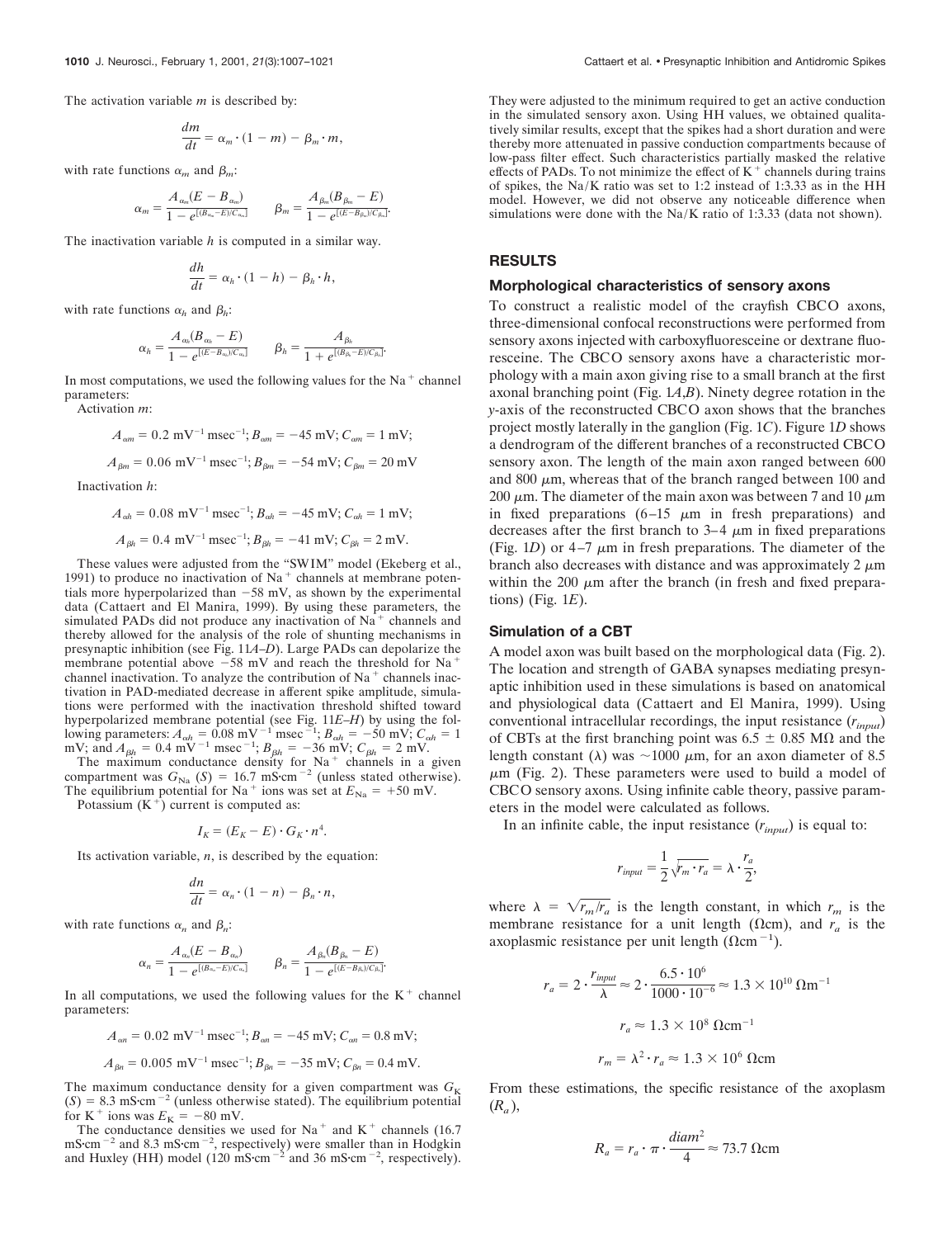| diam       | $R_{\rm m}$ of 2000 $\Omega$ cm |     | $R_{\rm m}$ of 4000 $\Omega$ cm |      | $R_m = 8000 \Omega$ cm |      |
|------------|---------------------------------|-----|---------------------------------|------|------------------------|------|
| $2 \mu m$  | 395                             | 365 | 551                             | 516  | 746                    | 730  |
| $4 \mu m$  | 526                             | 516 | 739                             | 730  | 1022                   | 1032 |
| $7 \mu m$  | 713                             | 683 | 978                             | 966  | 1367                   | 1366 |
| $10 \mu m$ | 836                             | 816 | 1194                            | 1154 | 1659                   | 1633 |

Table 1. Comparison of space constants  $\lambda$  for various values of diameter and specific membrane **resistance** *R***<sup>m</sup>**

For each value of  $R<sub>m</sub>$ , two values of  $\lambda$  are given: simulation (left column) and theoretical (italic bold, right column).

was assumed to be 75  $\Omega$ cm, and the specific membrane resistance  $(R_m)$ ,

$$
R_m = r_m \cdot \pi \cdot diam \approx 3470 \ \Omega \text{cm}^2
$$

was set to be in the range of  $3000-4000 \Omega$ cm<sup>2</sup>. However, this parameter is difficult to measure precisely with sharp microelectrodes. Thus, to test how it would affect the simulations, we have tested the effect of different  $R_m$  values (2000, 4000, and 8000  $\Omega$ cm<sup>2</sup>).

The measured time constant  $(\tau_m)$  was 3.3 msec; therefore, the specific membrane capacitance  $(C_m)$ ,

$$
C_m = \frac{\tau_m}{R_m} \approx 0.95 \ \mu \text{Fcm}^{-2}
$$

was assumed to be 1  $\mu$ Fcm<sup>-2</sup>.

# **Validation of the model: adjustment to real parameter** values  $(r_{input}, \lambda, \text{and } G_{Cl})$

The compartment model was examined in the case of infinite cable configuration to ensure that the length constant  $(\lambda)$  obtained from simulations is similar to that obtained by theoretical calculation using infinite cable theory. The  $\lambda$  values obtained by simulation and theoretical calculations were similar for the different diameters and  $R_m$  values tested as shown in Table 1.

Estimations of the length constant  $(\lambda)$  were made by measuring the propagation (attenuation of amplitude  $V<sub>x</sub>$  with distance *x*) of a depolarizing current pulse  $(+2.5 \text{ nA}, 40 \text{ msec})$  of initial amplitude  $V_0$ .

$$
\lambda = \frac{x}{Log\left(\frac{V_0}{V_x}\right)}
$$

Estimations of the length constant  $(\lambda)$  by theoretical calculations were made with the formula:

$$
\lambda = \sqrt{\frac{r_m}{r_a}} = \sqrt{\frac{R_m \cdot diam}{4 \cdot R_a}}
$$

This validated model was used in the finite cable configuration, which corresponds to anatomical data. The calculated parameters were, therefore, adjusted to fit experimental measurements of input resistance  $(r_{input})$  and the length constant  $(\lambda)$ , both in the absence and presence of PADs simulated as an increased chloride conductance. The input resistance was measured by injecting a hyperpolarizing current pulse ( $-5$  nA, 15 msec) (Fig. 2). The  $-5$ nA pulse produced a 37.5 mV hyperpolarization (*rinput* of 7.8  $M<sub>Ω</sub>$ ). Comparable values were obtained experimentally in the *in vitro* preparation (El Manira and Clarac, 1991; Cattaert et al., 1992).

In *in vitro* experiments, when GABA receptors were activated

by pressure ejection of GABA, we observed a 67% reduction of the input resistance of sensory axons (Cattaert et al., 1992). Simulations of input resistance were performed with the model presented in Figure 2, when the GABA conductance was activated. To obtain a change comparable with the results obtained experimentally, the chloride conductance associated with the GABA synapse was set to 300 nS. In the following simulations, different values of GABA synapse conductance (100, 200, 300, 400, 500, and 600 nS) were tested.

#### **Propagation of spikes and PADs**

The experimental data allowed a reasonably good estimation of most of the parameters in the area accessible to intracellular recordings. However,  $R_m$  was difficult to estimate with certainty in thin-diameter axons. Therefore, the experimental values of input resistance were likely underestimated (or overestimated). For these reasons, the passive propagation of spikes and PADs was studied using different  $R_m$  values of 2000, 4000, and 8000  $\Omega$ cm<sup>2</sup> (only results with 2000 and 8000  $\Omega$ cm<sup>2</sup> in the realistic model of sensory axon are presented in Fig. 3). In addition, the topological analysis of different CBCO fibers demonstrated that axon diameters ranged between 10 and 4  $\mu$ m within the 200  $\mu$ m after the first branching point. Therefore, simulations of spike and PAD propagation were done with axon diameters of 10 and 4  $\mu$ m. The passive propagation of spikes and PADs was comparable in largediameter axons. For example, in a 10  $\mu$ m axon with  $R_m$  of 2000  $\Omega$ cm<sup>2</sup>, PAD attenuated from 25 to 17 mV (32% attenuation) between locations 300 and 800 (Fig. 3*A1*), and the spike attenuated from 99 to 67 mV (32% attenuation) (Fig. 3*B1*). However, in thin branches  $(2 \mu m)$ , PADs propagate better than spikes. PADs amplitude decreased from 23 to 11.5 mV (50% attenuation) (Fig. 3*A1*), whereas spike amplitude decreased from 99 to 35 mV (65% attenuation) (Fig. 3*B1*). The difference between the spatial attenuation of spikes and that of PADs increased in thin branches with increasing  $R_m$ ; for  $R_m$  of 8000  $\Omega$ cm<sup>2</sup> in a 2  $\mu$ m diameter branch, PAD attenuated from 25 to 19.5 mV (22% attenuation) (Fig. 3*A2*), and spike attenuated from 99 to 47 mV (53% attenuation) (Fig. 3*B2*).

In this configuration, the characteristics of the passive propagation of PADs in axon with different diameters  $(2, 4, \text{ and } 10 \mu\text{m})$ tended to become similar when  $R_m$  was increased from 2000 to  $8000 \Omega \text{cm}^2$  (Fig. 3, compare *A1*, *A2*). On the other hand, the spike spatial attenuation remained dependent on the axon diameter regardless of the  $R_m$  value used, as shown by the curves corresponding to 2, 4, and 10  $\mu$ m that did not tend to converge when *Rm* was increased (Fig. 3, compare *B1*, *B2*). The difference in the passive propagation of spikes and PADs can be summarized as follows. PADs tended to invade all branches with reduced attenuation compared with spikes, which were more attenuated as they propagated in the fine branches.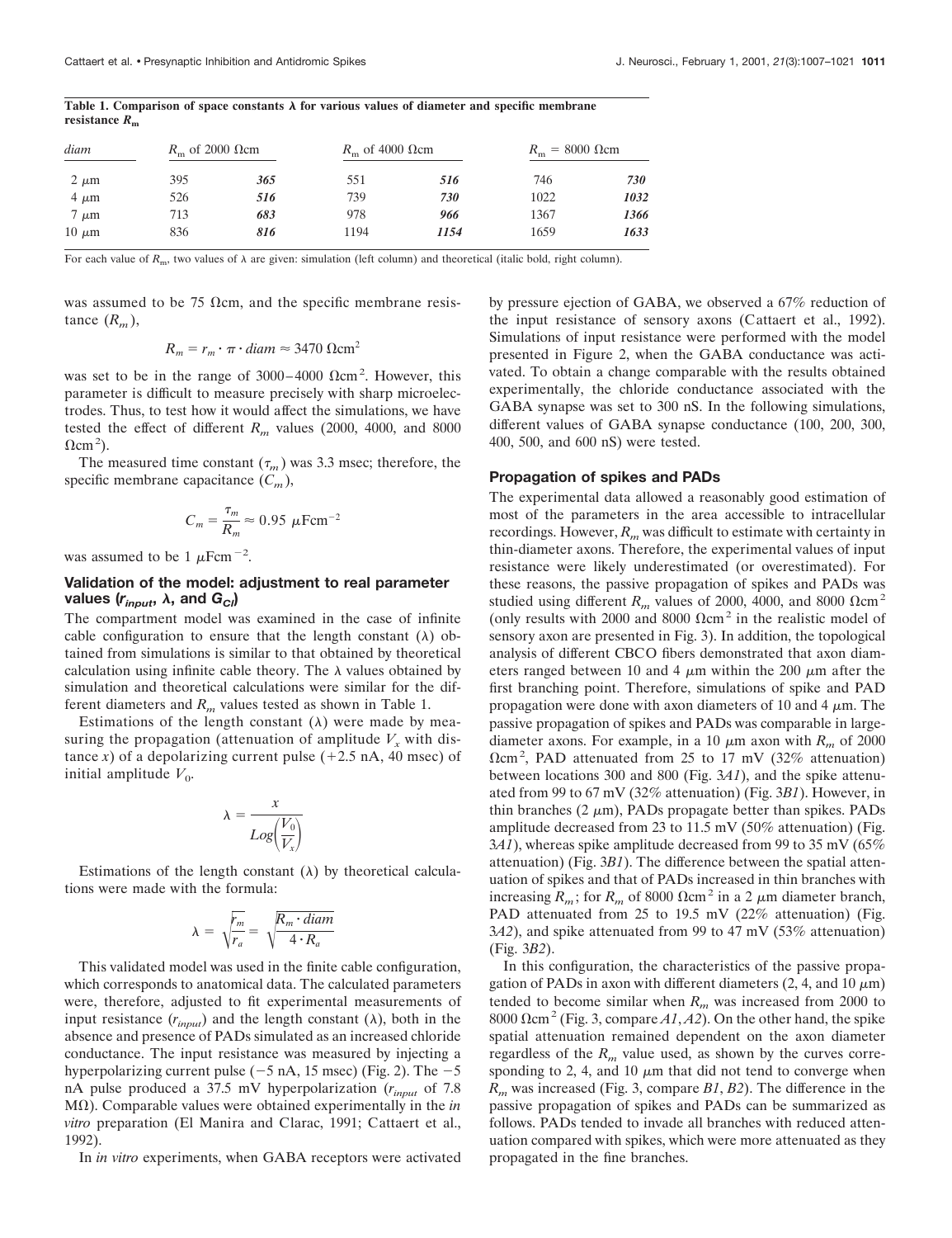

*Figure 3.* Incidence of axon diameter and specific membrane resistance  $(R_m)$  on propagation of PADs (*A*) and spikes (*B*), in the case of finite axon length. Each diagram represents the peak value of the events (PAD or spike) measured at different locations along the axon  $(0-300 \mu m,$ axon; 400  $\mu$ m, branching; 400–900  $\mu$ m, distal processes). The distal process of the axon was also simulated with three different values of diameter (4 μm, *open circles*; 7 μm, *open triangles*; 10 <sup>m</sup>m, *open squares*). In each case, the branch diameter was  $2 \mu m$  (*small symbols*), and the diameter of the axon was 10  $\mu$ m (in location 0–400 <sup>m</sup>m; *large symbols*).

## **Shunting of spikes by PADs**

In these simulations, a GABA-mediated chloride conductance of 300 nS was required to produce a decrease of input resistance (67%) similar to that obtained experimentally (Cattaert et al., 1992). The chloride conductance required is directly related to the diameter of the sensory axon at the site of the GABAergic synapses and also depends on whether GABAergic synapses are in a zone with active or passive propagation. These questions are addressed in the simulations illustrated in Figures 4 and 5.

#### *Effect of axon diameter*

In all the following simulations, a 100 mV spike was initiated at location 0. Figure 4*A* illustrates the propagation of action potentials in a 4  $\mu$ m diameter axon in which active propagation of spikes occurs up to 100  $\mu$ m after the first branching point (*gray* part of the axon). Figure 4*A1* shows the propagation of action potentials along the main axon and the branch in the absence (*open circles*) and presence ( *filled circles*) of PAD. In *inset*, three superimposed profiles of spikes recorded at location 0 (*a*), 400 (*b*), and 700  $(c)$   $\mu$ m are shown. The *left traces* (*open circle*) have been obtained in the absence of PAD, and the *right traces* ( *filled circle*) have been obtained in the presence of a 300 nS PAD. In the presence of PAD, the spike appears above the PAD, and the shunting mechanism is partly compensated by the amplitude of the PAD.

Three different axon diameter values (4, 7, and 10  $\mu$ m) were

tested in the simulations. Shunting effects were always larger at the site of the GABA synapse first branching point (location *b* in the drawing and graphs) than in the branch (location *c*) in which output synapses are likely to be located (Cattaert and El Manira, 1999). Increasing the axon diameter reduced the shunting effect of PADs on the spike amplitude. The effect of diameter on shunting efficacy in an axon with  $R_m$  of 2000  $\Omega$ cm<sup>2</sup> was examined by comparing 4 and 10  $\mu$ m axon diameters (Fig. 4*A*). In the absence of PAD, the spike amplitude at the first branching point (location *b* on the drawing and graphs) was 90.4 and 97.4 mV with an axon diameter of 4 (Fig.  $4AI$ ) and 10 (Fig.  $4A2$ )  $\mu$ m, respectively. In the presence of a 600 nS chloride conductance, the spike amplitude decreased to 48.0 (Fig. 4*A1*) and 72.7 (Fig. 4*A2*) mV, which represents 53 and 74.6% of the control amplitude, respectively. The shunting thus decreased the spike amplitude by 47% in a 4  $\mu$ m axon and only by  $25.4\%$  in a 10  $\mu$ m axon.

When spike amplitudes were measured at location *c* on the branch (Fig.  $4AI$ ), the spike peak was 37.8 mV in a 4  $\mu$ m axon in the absence of PAD and was reduced to 24.4 mV by a 600 nS PAD. This represents a 37.8-24.4 = 13.4 mV (35.5%) shunting effect. In a 10  $\mu$ m axon (Fig. 4*A2*), the spike peak was 40.9 mV at location *c* on the branch in the absence of PAD and was reduced to 33.2 mV using a 600 nS PAD. This represents a 40.9-33.2 = 7.7 mV (18.8%) shunting effect. Thus, increasing the axon diameter by a factor of 2.5 reduced the shunting effect by  $\sim$  50% at locations *b* and *c*. These results suggest that the diameter of the axon at the site of the GABA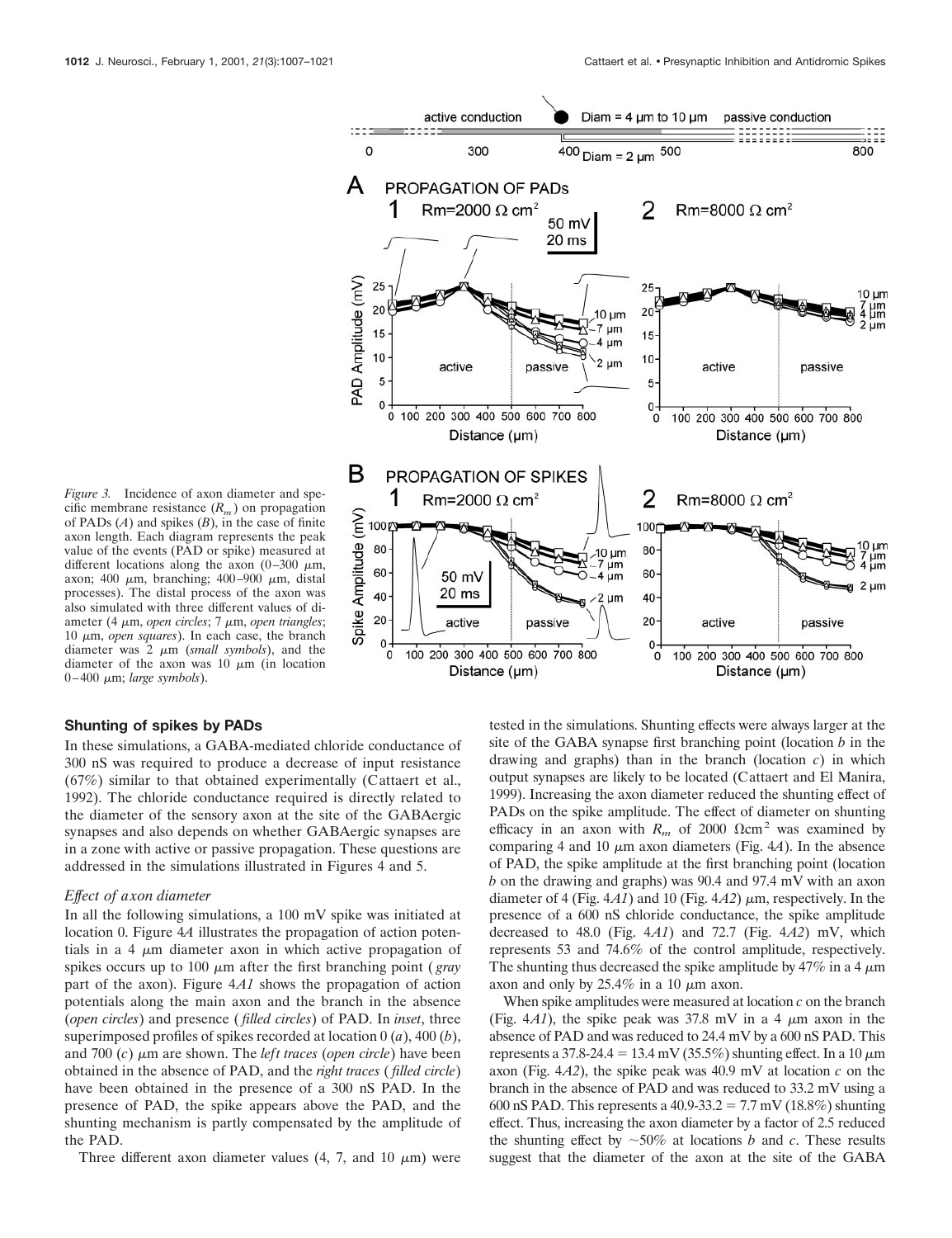

*Figure 4.* Incidence of axon diameter on the shunting effect of increased chloride conductance. The increase in chloride conductance was induced on the main axon, at the level of the branch (location 400  $\mu$ m). *A*, Simulation of a small (4  $\mu$ m) diameter main axon. *B*, Simulation of a large (10  $\mu$ m) diameter main axon. In both cases, and in all simulations presented here, the diameter of the branch was fixed to  $2 \mu$ m according to anatomical data (see Fig. 1). Each diagram represents the peak value of the spike measured at different locations along the main axon (*large symbols*) and the branch (*small symbols*). The propagation of spike in the absence of PAD is represented by *open symbols*; the propagation of spike in the presence of PAD is represented by *gray symbols*. In *insets* are represented the spike shapes recorded at locations indicated by *a*, *b*, and *c*. *C*, Evolution of the shunting effect produced by increasing chloride conductance from 0 to 600 nS, when specific membrane resistance was fixed to 2000 (*1*) and 8000 (2)  $\Omega$ cm<sup>2</sup>. Both diagrams represent the peak value of the spike at location *b* (branching point; *large symbols*) and *c* (branch; *small symbols*), for three values of main axon diameter (4 <sup>m</sup>m, *square*; 7 <sup>m</sup>m, *triangle*; 10 <sup>m</sup>m, *circle*).

synapse plays an important role in determining the efficacy of the shunt.

# *Effect of* Rm

To determine the extent to which  $R<sub>m</sub>$  affected the shunting effect of PADs on spike amplitude, we compared the effect of PADs at two  $R_m$  values: 2000 (Fig. 4A) and 8000 (Fig. 4B)  $\Omega$ cm<sup>2</sup>. We present here only effects at location *c* because they are similar to those at location *b*. With an  $R_m$  value of 2000  $\Omega$ cm<sup>2</sup> and an axon diameter of 4  $\mu$ m, the amplitude of the spike at a distal location *c* was 37.8 mV (62.2% attenuation) in the absence of PAD and was reduced to 24.4 mV when a 600 nS increase in chloride conductance was applied at the branching point (Fig. 4*A1*). This shows that the spike was shunted by 37.8-24.4 = 13.4 mV (35.5%). When  $R_m$  value was increased to 8000  $\Omega$ cm<sup>2</sup>, and the spike amplitude at location *c* was 48.9 mV (51.1% attenuation) in the absence of PAD and 33.5 mV when a 600 nS increase in chloride conductance was applied at the branching point (Fig. 4*B1*). The spike was thus shunted by  $48.9 - 33.5 = 15.4$  mV (31.5%) because

of the inhibitory synapse. Thus, a fourfold increase in *Rm* resulted in an increase of the shunting only by  $2 \text{ mV } (4\%)$ , indicating that *Rm* plays a minor role in determining the efficacy of shunting.

To generalize this result, we have tested different chloride conductances and different axon diameters at two different *Rm* values (Fig. 4*C*). The results show that the shunting is always more efficient in small-diameter axons  $(4 \mu m)$ . Large  $R_m$  values improved the propagation of both unshunted and shunted spikes in small branches. Consequently, there was no dramatic increase of the shunting effect (measured in small branches), regardless of the value of the chloride conductance (100–600 nS).

# *Effect of active and passive propagation at the GABA synapse site*

The preceding simulations were performed with the GABA synapse occurring at a site with active propagation. To determine how the shunting is affected when it occurs at a site with passive propagation, we have used the same parameters as in Figure 4 but with spikes being passively propagated (absence of Na<sup>+</sup> and K<sup>+</sup>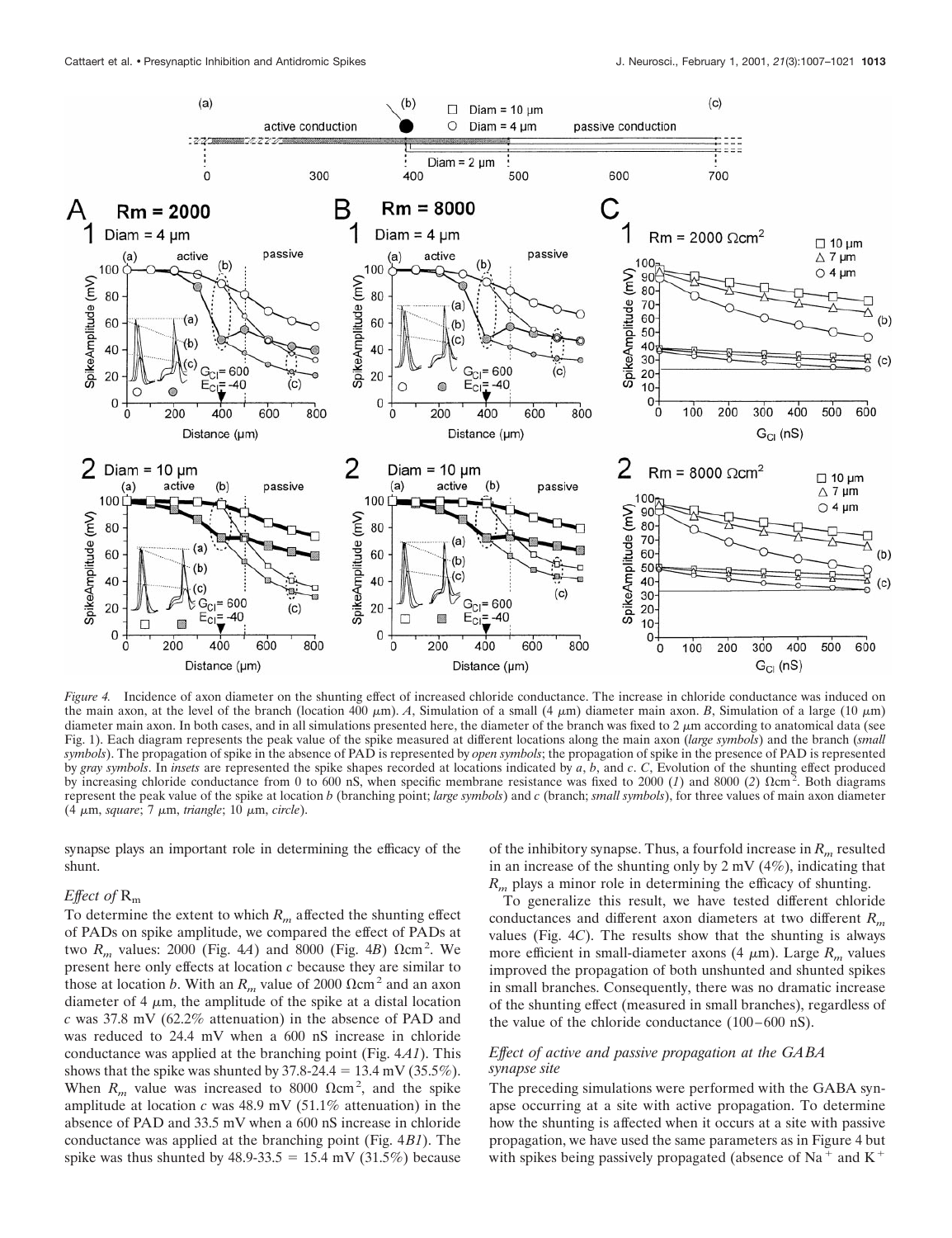

*Figure 5.* Effect of PADs on a passive conduction axon. Same disposition as in Figure 4.

channels) from location 200  $\mu$ m. In a 4  $\mu$ m axon with a  $R_m$  value of 2000  $\Omega$ cm<sup>2</sup>, the spike peak was 19.1 mV at location  $\tilde{c}$  on the branch in the absence of PAD (Fig. 5*A1*) and was reduced to 15.8 mV when a 600 nS chloride conductance increase applied at the branching point (location 400  $\mu$ m). This shows that the spike was shunted by  $19.1 - 15.8 = 3.3$  mV. When the axon diameter was increased to 10  $\mu$ m, the peak potential measured at location *c* was 29.8 and 22.7 mV in the absence and presence of a 600 nS PAD, respectively (Fig. 5*A2*). That is a 7.1 mV decrease at location *c*. Thus, when the GABA synapse was located at a passive site, the shunting effect was relatively more efficient in large-diameter than in small-diameter axons.

Increasing the  $R_m$  value to 8000  $\Omega$ cm<sup>2</sup> (Fig. 5*B*) resulted in increasing electrotonic propagation of both not shunted and shunted spikes. In a 4  $\mu$ m axon diameter, the spike peak at location *c* was 31.2 mV in the absence of PAD and decreased to 22.5 with a 600 nS PAD (Fig. 5*B1*). This represents a  $31.2 - 22.5 =$ 8.7 mV shunting effect. In a 10  $\mu$ m axon diameter, the spike peak was 45 mV in the absence of PAD and 37.5 mV in the presence of a 600 nS PAD (Fig. 5*B2*). The spike was then shunted by  $45-37.5 = 7.5$  mV. Thus, in small branches, increasing  $R_m$  increased the passive propagation of both unshunted (control) and shunted spikes. However, the effect on control spikes was larger.

The above results hold true for all chloride conductances tested (100 to 600 nS) (Fig. 5*C*). However, in contrast with the situation presented in Figure 4*C*, the inhibitory effect in the small-diameter  $(4 \mu m)$  axon model is less than that obtained with large-diameter (10  $\mu$ m) axon model. In small-diameter axons (4  $\mu$ m), spikes are rapidly attenuated as they propagate passively toward distal sites (Fig. 5*A1*,*B1*). When a 300 nS PAD was elicited, the peak potential decreased from 40.6 to 32.1 mV in location *b* and from 19.1 to 16.5 mV in location *c* (Fig. 5*C1*, *open circles*). Increasing the chloride conductance to 600 nS further reduced spike peak (29.9 mV) at location *b* but had less effect on the spike peak (15.8 mV) measured at location *c*. Increasing the conductance from 400 to 600 nS did not have any further shunting effect on the spike peak at location *c*. This is because of PAD being better conveyed than spikes in passive axonal branches (Fig. 3); consequently, in the more distal sites (*c*), most of the depolarization is attributable to the PAD rather than to the spike (Fig. 5*A1*,*B1*, *insets*). Increasing *Rm* (Fig. 5*B*,*C2*) only slightly improved the passive propagation of spikes but largely improved the propagation of PADs that becomes the main constituent in the measure of the peak. In all cases, GABA synapses located in passive conduction sites produced less shunting effects than those located in active sites.

## *Effect of PAD on active spike propagation*

The respective roles of the two features, membrane depolarization and shunting, that accompany activation of GABA synapses on CBCO terminals were tested in a series of simulations (axon diameter of 4  $\mu$ m;  $R_m$  of 2000  $\Omega$ cm<sup>2</sup>) (Fig. 6). In the previous figures (Figs. 4, 5), the spike amplitude was measured as the sum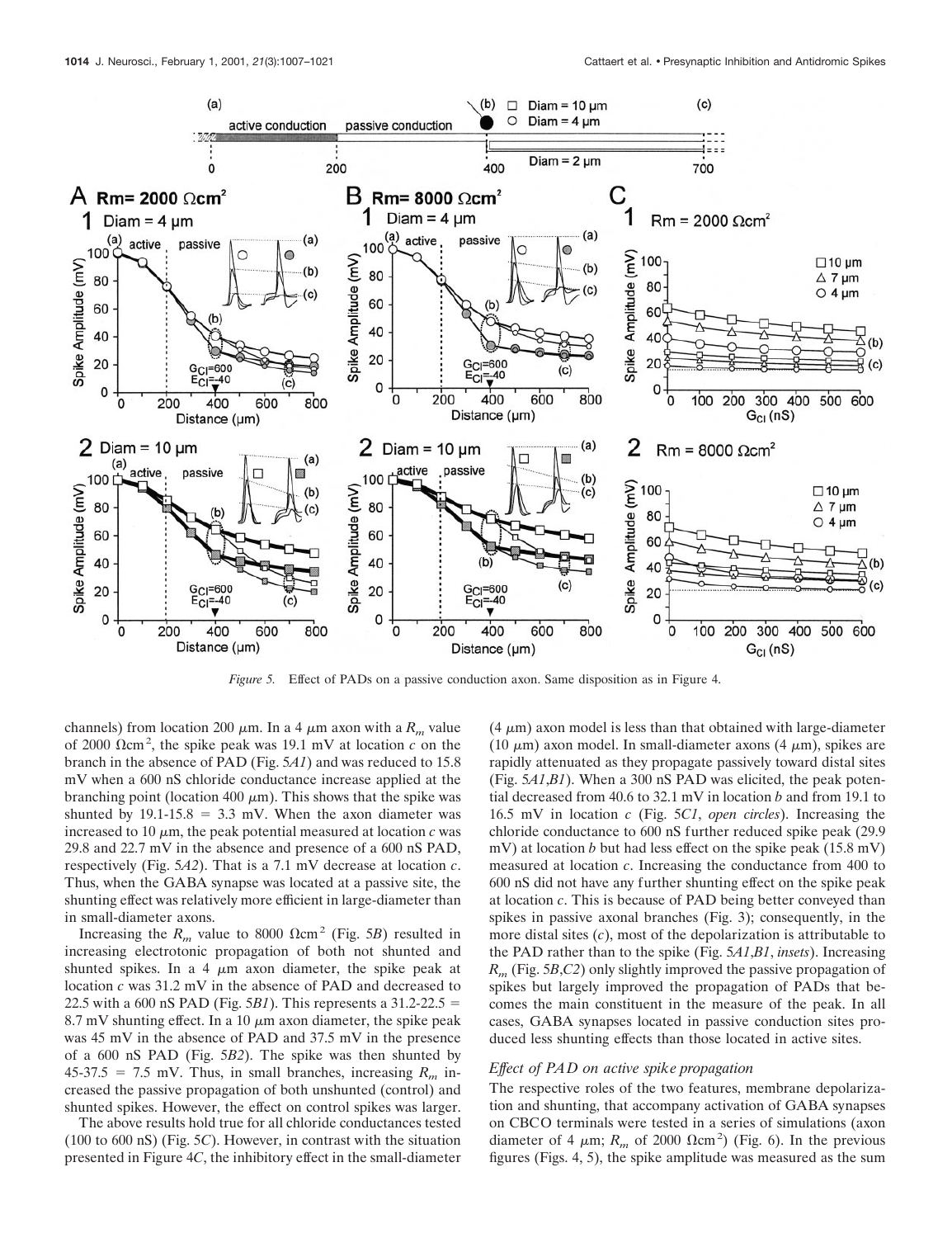

*Figure 6.* Contribution of PAD to spike propagation. PADs were applied close to the transition from active to passive conduction. Active conduction was achieved up to location 500  $\mu$ m (see *schema* at the *top*), and a 300 nS GABA synapse was simulated at the branching point at location 400  $\mu$ m. *A1*, In these simulations, the monitoring of the spike was measured as either its peak value (*1*) corresponding to the sum of the PAD plus the spike, or its amplitude (2). A2, The equilibrium potential for chloride was fixed to  $-40$  mV (*thick trace*) or to  $-70$  mV (*thin trace*). A3, Aligning the two *traces* with respect to the base of the spike demonstrates that the depolarization induced by a  $-40$  mV equilibrium potential PAD contributes to the spike propagation. *B1*, *B2*, Incidence of increasing chloride conductance on spike propagation in the case of pure shunting ( $E_C$  of  $-70$  mV; *filled circles*) and when PADs are produced ( $E_{C1}$  of  $-40$  mV; *filled triangles*) at the branching point of the main axon (*B1*) and in the distal part of the branch (*B2*). For  $G_C$  > 200 nS, spike propagation is abruptly prevented (*arrowhead*) in the case of pure shunting, whereas this abrupt change is not observed when PADs are produced. The *filled squares* represent the peak value of spikes (that is the parameter represented in all other figures) in the case of PADs associated with a  $-40$  mV chloride equilibrium potential. *C*, Spike propagation along the main axon during PAD (*C1*) and pure shunting (*C2*) and in the absence of presynaptic inhibition (C3). In the configuration represented here (4  $\mu$ m main branch,  $R_m$  of 2000  $\Omega$ cm<sup>2</sup>), chloride conductance larger than 230 nS produce a failure of spike conduction (*C4* ). For 230 nS, the failure is not complete, and the spike recovers partially in the more distal compartments that possess sodium channels.

of that PAD and spike. To estimate the relative effect of the depolarization and the shunt associated with the PAD, the spike amplitude was measured in two different ways: (1) from the resting membrane potential  $(-70 \text{ mV})$  to the peak of the spike (Fig. 6*A1*,*1*), or (2) from the top of the PAD to the peak of the spike (Fig. 6*A1*,*2*). For a given increase of chloride conductance, the reversal potential for chloride ion  $(E_{Cl})$  was either  $-40$  mV (in this case a PAD was produced) or  $-70$  mV, the resting membrane potential (in this case, no PAD was produced, although the shunting effect remained). This was done to isolate the effect of shunt from the effect of depolarization. An example of such simulations with  $E_{C}$  of  $-40$  mV (*thick trace*) and  $-70$  mV (*thin trace*) is shown in Figure 6, *A2* and *A3*. The respective effects of the two chloride equilibrium potentials are compared in two ways (Fig. 6*A2*,*A3*) using measure 1 and 2, respectively. Spikes were measured at two locations (as in Figs. 4, 5): at the first branching point (Fig. 6*B1*,*b*) and at a more distal location in a thin branch (Fig. 6*B2*,*c*). Various values of chloride conductance from 100 to 600 nS were used.

Whatever the chloride conductance used, the peak of the spike

(measure 1) was always larger with  $E_{Cl}$  of  $-40$  mV (*squares*) than with  $E_{C}$  of  $-70$  mV (*circles*) at both locations *b* and *c*. When PADs were produced by a large chloride conductance increase (600 nS), the peak value of a concomitant spike measured distally at location *c* is affected by the PAD (Fig. 6*A1*; see also Fig. 4, *insets*). If we now consider solely the amplitude of the spike (measure 2), a pure shunting mechanism  $(E_{Cl}$  of  $-70$  mV) resulted in an abrupt decrease of spike amplitude when chloride conductance was increased over 200 nS (see recording shown in Fig. 6*A3* using a 300 nS chloride conductance). This effect, observed at both locations *b* and *c* (Fig. 6*B*), was unexpected if PADs inactivate sodium channels, and a 300 nS chloride conductance should have resulted in a larger decrease of spike amplitude for  $E_{Cl}$  of  $-40$  mV than for  $E_{Cl}$  of  $-70$  mV. However, in the present simulation, the decrease in spike amplitude was larger for  $E_{CI}$  of  $-70$  mV than for  $E_{CI}$  of  $-40$  mV. This is attributable to failure of spike propagation for  $E_{Cl}$  of  $-70$  mV when  $G_{Cl}$  is above 230 nS. This phenomenon is illustrated in Figure 6*C1–C4*. Each figure represents recordings made at nine locations regularly spaced from site 0 (the most proximal; *top trace*) to site 800  $\mu$ m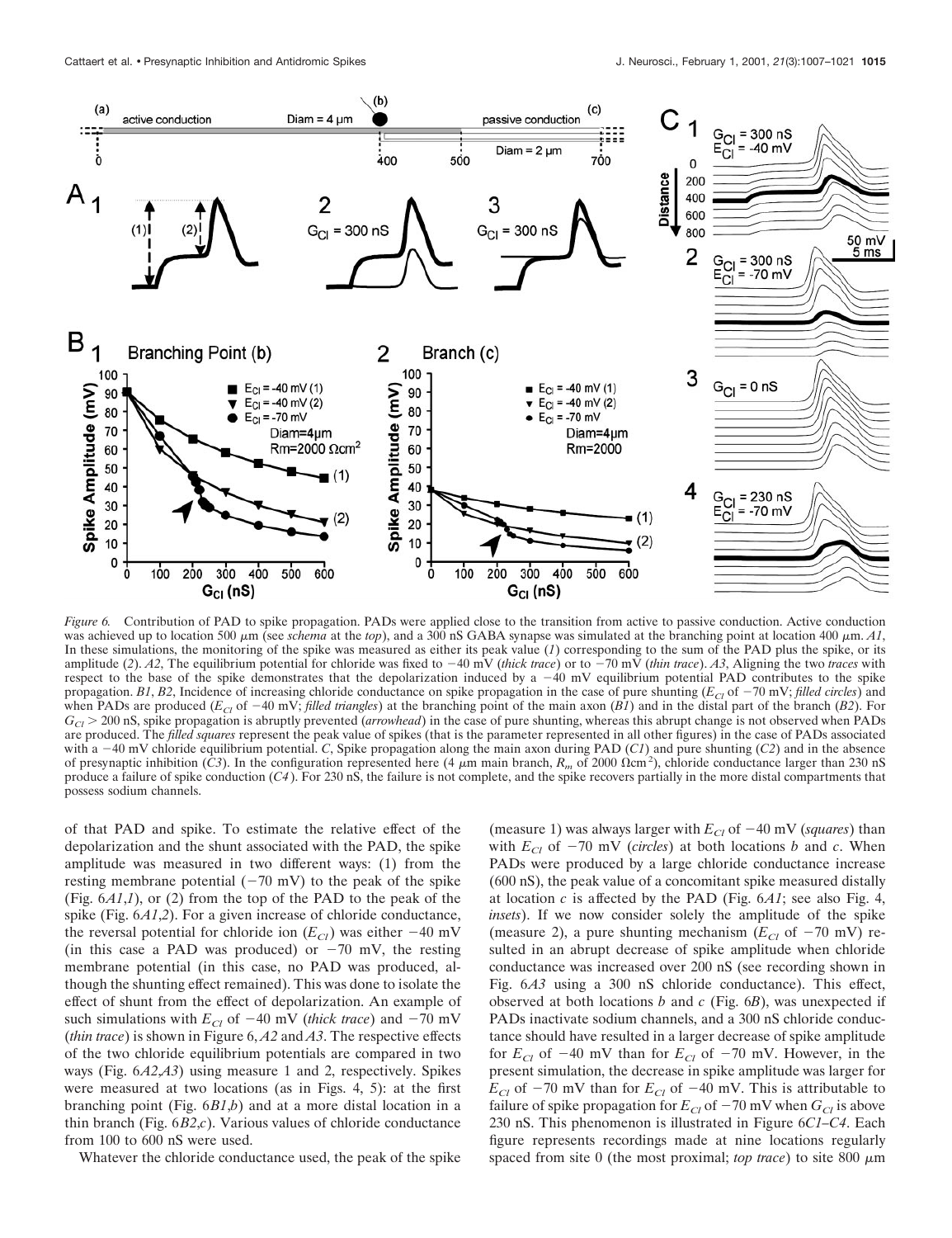

*Figure 7.* Incidence of PAD location on presynaptic inhibition. A GABA synapse was simulated by an increase of chloride conductance  $(G_C)$  of 300 nS;  $E_{Cl}$  of  $-40$  mV) at locations 300 (*A*) and 400 (branching point;  $B$ )  $\mu$ m. In these simulations, the diameter of the main axon was fixed to  $4 \mu m$ , and the intrinsic membrane resistance,  $R_m$ , was 4000  $\Omega$ cm<sup>2</sup>. Active conduction is achieved up to location 500  $\mu$ m. Propagation of spikes along the main axon (*large circles*) and in the branch (*small circles*) are represented as their peak values at various locations of axonal tree, in the absence (*1–5*; *open symbols*) and presence (*a*–*e*; *gray symbols*) of PAD.

(the most distal; *bottom trace*) on the main axon. The branching point (site  $400 \mu m$  at which PADs are produced) is represented by the *thick trace*. When a 300 nS  $G_C$  with a -40 mV  $E_C$  is used, the spike amplitude is smaller at that site but partially recovers in the next distal (Fig. 6*C1*; see also Fig. 4*A1*). When  $E_{Cl}$  is fixed at the resting membrane potential  $(-70 \text{ mV})$ , the reduction of the spike amplitude is greater at the branching point (Fig. 6*C2*) and does not recover in the next distal site. Failure of spikes occurs with  $G_{C}$  above 230–240 nS (Fig. 6*B1*, *arrowhead*). In the absence of PAD  $(G_{C1}$  of 0 nS) (Fig. 6C3), distal spikes are actively propagated up to site 500  $\mu$ m (*trace* immediately *below* the *thick trace*) and then progressively attenuate (Fig. 4*A1*). The amplitude of the spike at a given location not only involves the activation of local sodium channels but also the sodium channels of neighboring sites. Any phenomenon that reduces the depolarization of preceding compartments would delay the spike in the preceding compartment and reduce the amplitude of the spike in the current compartment. These two features are illustrated in Figure 6*C4*. A  $G_{C1}$  of 230 nS was used, with  $E_{C1}$  fixed at the resting potential  $(-70 \text{ mV})$ . In such conditions, an incoming spike fails to generate a spike in the first branching point compartment (*thick trace*). In the more distal compartments, the depolarization produced by the failed spike at last reaches the threshold for spiking and a second (distal) delayed spike is produced. If the chloride conductance was above 230 nS, the depolarization was not sufficient to generate a distal spike (Fig. 6*C2*). Note that such failures were never observed when  $E_{Cl}$  was  $-40$  mV.

These results demonstrate that, in the transition from an active to a passive propagating zone, PADs have conflicting effects: (1) locally, they dramatically reduce the propagating spike attributable to a shunting effect, and (2) they facilitate the propagation of the shunted spike to the more distal active compartments (up to 100  $\mu$ m more distal to the first branching point). The consequence of this latter effect is that, in the absence of a depolarization accompanying the increase of  $G_{Cl}$ , an abrupt increase in the efficacy of presynaptic inhibition with increasing  $G_{Cl}$  occurs (Fig. 6*B*, *arrowhead*). From these results, it is likely that presynaptic inhibition mediated by PADs mainly involves a shunting mechanism and very little, if any, inactivation of sodium channels (see Discussion).

#### *Effect of PAD position*

To determine the effect of the location of the synaptic input mediating PADs along sensory axons on shunting and thereby on presynaptic inhibition, we compared the effect of PADs occurring at two different compartments. When PADs were elicited at a compartment 100  $\mu$ m more proximally (300  $\mu$ m) from the branching point, the spike amplitude was reduced in this compartment (Fig. 7*A*). However, because of the existence of active conductances, the spikes regenerated between the site of PADs and the branching point (Fig. 7A). In a 4  $\mu$ m axon and  $R_m$  of 4000  $\Omega$ cm<sup>2</sup>, a 300 nS increase in conductance reduced the spike amplitude from 108 (control spike; *open circles*) to 71 (shunted spike; *filled circles*) mV at the GABA synapse location (*b*). However, at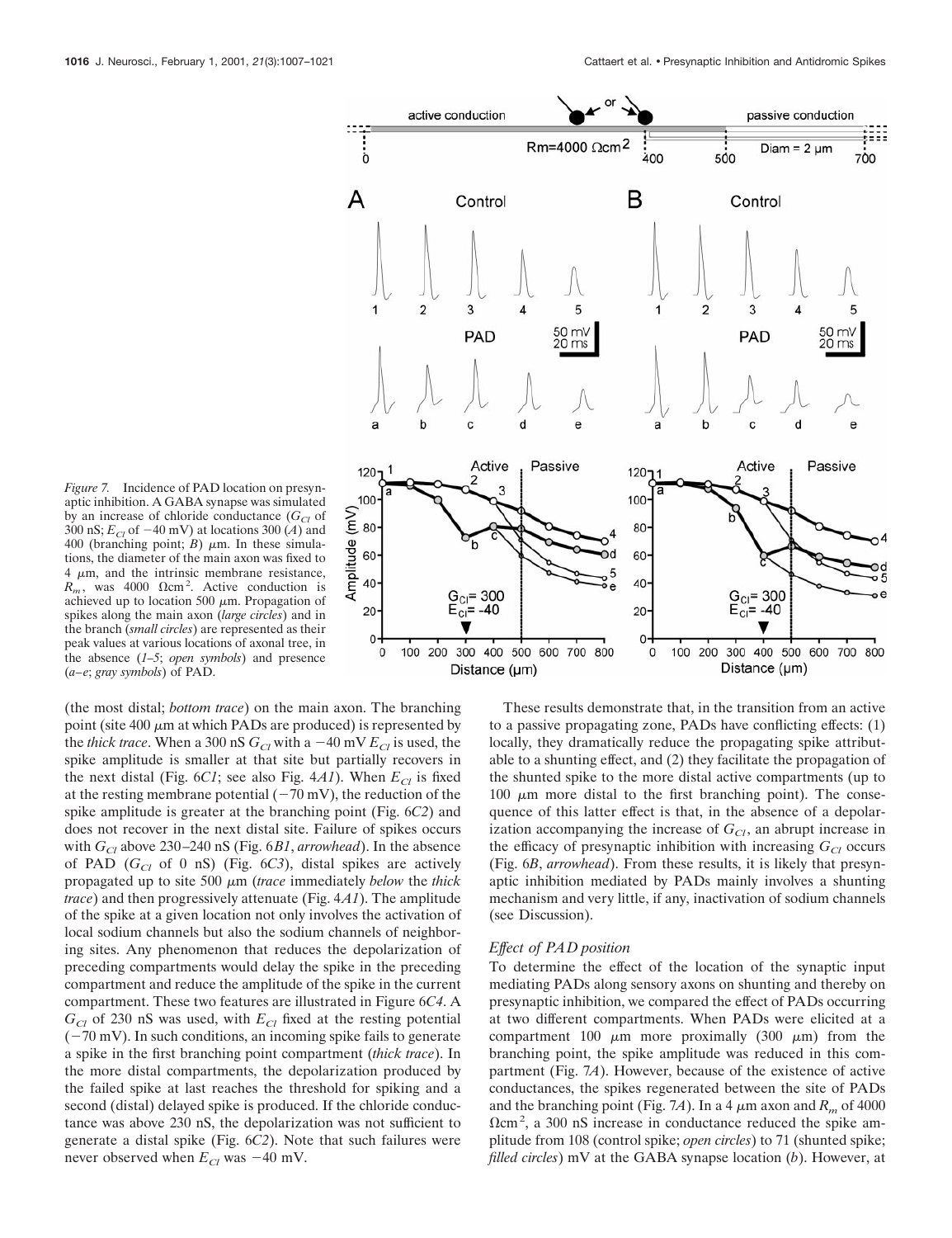

*Figure 8.* Production and propagation of antidromic spikes elicited by large PADs. Large PADs were elicited at location 400  $\mu$ m (branching point), by increasing chloride conductance  $(\overrightarrow{G_{Cl}}$  of 300 nS;  $E_{Cl}$  of -35 mV). Same disposition as in Figure 7. *A*,  $R_m$  of 2000  $\Omega$ cm<sup>2</sup>. *B*,  $R_m$ of 8000  $\Omega$ cm<sup>2</sup>. In *A* at location *c*, a nonpropagated spike is observed (*asterisk*) before the electrotonic image of the propagated spike (*arrow*). These two events are also observed at location *c* for the second spike in *B* (see Results for explanations).

the branching point  $(c)$ , because of the presence of Na<sup>+</sup> channels, the amplitude of the shunted spike was partially restored (80 mV). This configuration could work in an all or none manner if the GABA synapse is placed even more proximally.

In contrast, chloride conductance increase  $(G_{Cl}$  of 300 nS) occurring at the branching point (Fig. 7*B*) markedly reduced the amplitude of spikes at the branching point. Because experimental data indicate that there is no active propagation in the branch (Cattaert and El Manira, 1999), spikes fail in the branch (Fig. 7*B*). However, because of the presence of active compartments up to location 500  $\mu$ m in the main axon, a partial recovery of the spike occurs in the main axon. In this configuration, activation of the GABA synapses ( $G_C$  of 300 nS;  $E_C$  of -40 mV) results in a significant decrease of the spike amplitude in the branch.

## **Origin and propagation of antidromic spikes**

Simultaneous intracellular recordings made from a sensory terminal of a CBCO and a postsynaptic motoneuron demonstrated that large PADs were often capable of triggering antidromic spikes (El Manira et al., 1991; Cattaert et al., 1992). Such antidromic spikes were very attenuated when recorded distally (100–  $200 \mu m$  more distal to the first branching point) and never elicited any response in the postsynaptic motoneuron (El Manira et al., 1991; Cattaert et al., 1992). To test whether the shunting hypothesis could explain these observations, we have simulated large PADs ( $E_{Cl}$  of  $-35$  mV) that could produce antidromic spikes.

Whatever the  $R_m$  value tested (2000, 4000, and 8000  $\Omega$ cm<sup>2</sup>), antidromic spikes were elicited when  $E_{Cl}$  was set to  $-35$  mV (Fig. 8). When  $R_m$  was low (2000  $\Omega$ cm<sup>2</sup> in Fig. 8*A*), it was more difficult to elicit antidromic spikes because of the powerful shunting effect in the compartments around the GABA synapse and the fact that the depolarization is less propagated. As a result, in the compartments close to the GABA synapse, a large depolarization occurred because of the equilibrium potential for  $Cl^{-}(E_{Cl})$  of 35 mV), but the spikes that should have been elicited by this depolarization were shunted  $(G_{Cl}$  of 300 nS), and a slight nonpropagated transient was observed (Fig. 8*A*,*c*, first small *peak* indicated by an *asterisk* on the *top* of the PAD). However, the amplitude of this incomplete spike was large enough to depolarize more distant compartments up to spike threshold, and a full spike was generated in those compartments (Fig. 8*A*,*b*). In turn, this full spike invaded the first branching point compartment (location *c*), but because of the massive local shunt and the  $Na<sup>+</sup>$  channels being inactivated, this spike was not propagated distally (Fig. 8*A*,*d*,*e*).

With  $R_m$  high (8000  $\Omega$ cm<sup>2</sup>), antidromic spikes were elicited more easily, because the depolarization propagates better (Fig. 8, compare *A1–A5* with *B1–B5*, see orthodromic spike propagation). When a large PAD was elicited close to the branching point, the membrane potential reached the threshold for spiking in nonshunted compartments more rapidly, so that the nonpropagated transient was not observed in the GABA synapse compartment (Fig. 8*B*,*c*). However, in such a configuration, the distal propagation of the spike generated by the PAD was greater than with *Rm* of 2000  $\Omega$ cm<sup>2</sup> (Fig. 8, compare *A*,*B*). Note that with  $R_m$  of 8000  $\Omega$ cm<sup>2</sup>, two spikes were elicited by the PAD, with the second one being much more attenuated that the first one because of the inactivation of  $Na<sup>+</sup>$  channels.

These simulations demonstrate that spikes elicited by PADs are very attenuated in the distal compartments. The attenuation of distal propagation of such spikes increases with lower  $R_m$  values. When  $R_m$  was set at 2000  $\Omega$ cm<sup>2</sup>, the distal propagation of PADtriggered spikes was totally prevented. The result from the sim-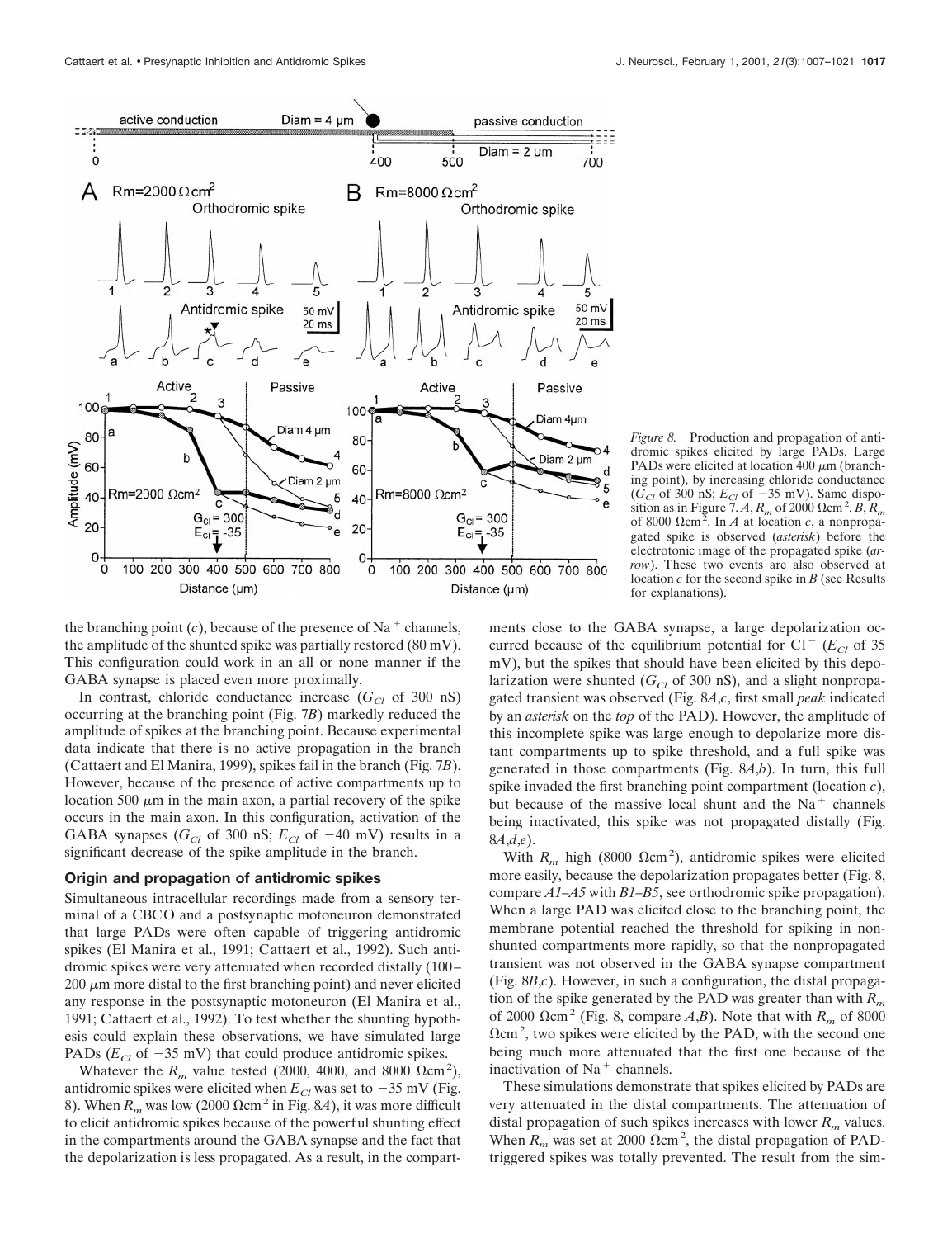

*Figure 9.* Electrophysiological evidence of antidromic spikes in CBCO sensory terminals. *A*, Orthodromic spike simultaneously recorded extracellularly from the CBCO nerve (*CBn*) and intracellularly from a CBCO terminal (*CBT*) at a proximal location. Orthodromic spikes (*OS*) conveying sensory input are recorded in the sensory nerve before intracellular recording site. *B*, In opposition, antidromic spikes (*AS*) occurring on the top of large PADs are recorded at the intracellular recording site before sensory nerve recording. *C*, Orthodromic spikes and PAD-triggered antidromic spikes display similar amplitude. The position of the intracellular recording electrode is shown in the *inset*.

ulation supports the experimental observations, which demonstrates that PAD-triggered spikes do not elicit any EPSP in postsynaptic motoneuron (El Manira et al., 1991; Cattaert et al., 1992).

# **Validation of the simulation results**

The simulation of the propagation of antidromic spikes suggests that spikes triggered by large PADs would be generated in proximal parts of the sensory axon (Fig. 8). These simulations also predicted that, at the GABA synaptic site (Fig. 8*A*,*c*), only a nonpropagated transient would be generated (*asterisk*). Therefore, we have performed intracellular recordings from sensory axons to test this prediction (Figs. 9, 10). When antidromic spikes generated by PADs were recorded in the proximal part of the axon (400  $\mu$ m before the first branching point), only full spikes were observed (Fig. 9). At this proximal site, antidromic spikes (Fig. 9*B*,*AS*) reached the same peak amplitude as orthodromic spikes (Fig. 9*A*,*OS*) (Fig. 9*C*, superimposed *traces*). The similarity in spike amplitude between PAD-triggered and afferent spikes suggests that PAD shunting mechanism is unlikely to involve an inactivation process at such proximal sites. When intracellular recordings were made from the main axon at a location close to the first branching point (Fig. 10), PAD-triggered antidromic spikes (*AS*) were also observed, but their amplitude is much smaller at this site (Fig. 10*A*). In addition, the shape of the spike is much more complex than in more proximal sites (Fig. 9). Three components compose these spikes, corresponding to three changes in the slope of the rising phase of the spike (Fig. 10*B*): the PAD, a nonpropagated transient (*T*), and the antidromic spike (*AS*). The existence of the nonpropagated transient was confirmed in intracellular recordings in which they occur in the absence of antidromic spikes (Fig. 10*C*). The superimposition of *traces* (Fig. 10*D*) of antidromically propagated spikes and nonpropagated transients occurring alone confirms that the second slope change (*T*) corresponds to the nonpropagated spike predicted by the simulations. The antidromic spikes being generated at some distance from the GABA synaptic site, this result also explains why no spike is generated in the distal part of the axon because of the absence of active conduction in that sites. Therefore, PAD-triggered spikes propagate antidromically but not orthodromically.

## **Sodium channel inactivation and presynaptic inhibition**

To examine the contribution of  $Na<sup>+</sup>$  channel inactivation to the decrease of the amplitude of afferent spikes, simulations with long

*Figure 10.* Origin of antidromic spikes in CBCO terminals. In this experiment, intracellular recordings were performed from the region of the first branching point of a CBCO terminal (see *inset*). *A*, At this site, antidromic spikes (*AS*) display much smaller amplitudes and are preceded by a small nonpropagated transient (*T*). *B*, Detailed view of an antidromic spike showing the three components: PAD, nonpropagated transient (*T*), and the antidromically propagated spike (*AS*). Compare with the profile of the simulated antidromic spike recorded at location *b* in Figure 8*A*. *C*, In some instances, PADs fail to trigger antidromic spikes (see *asterisk*) but only generate a nonpropagated transient (*T*) on the top of the PAD. *D*, Superposition of the *traces* in *A* and *B* shows that the change in the slope observed at the base of antidromic spikes (*AS*) corresponds to the nonpropagated transient (*T*). *Schema* presented in *insets* were drawn from Lucifer yellow staining.

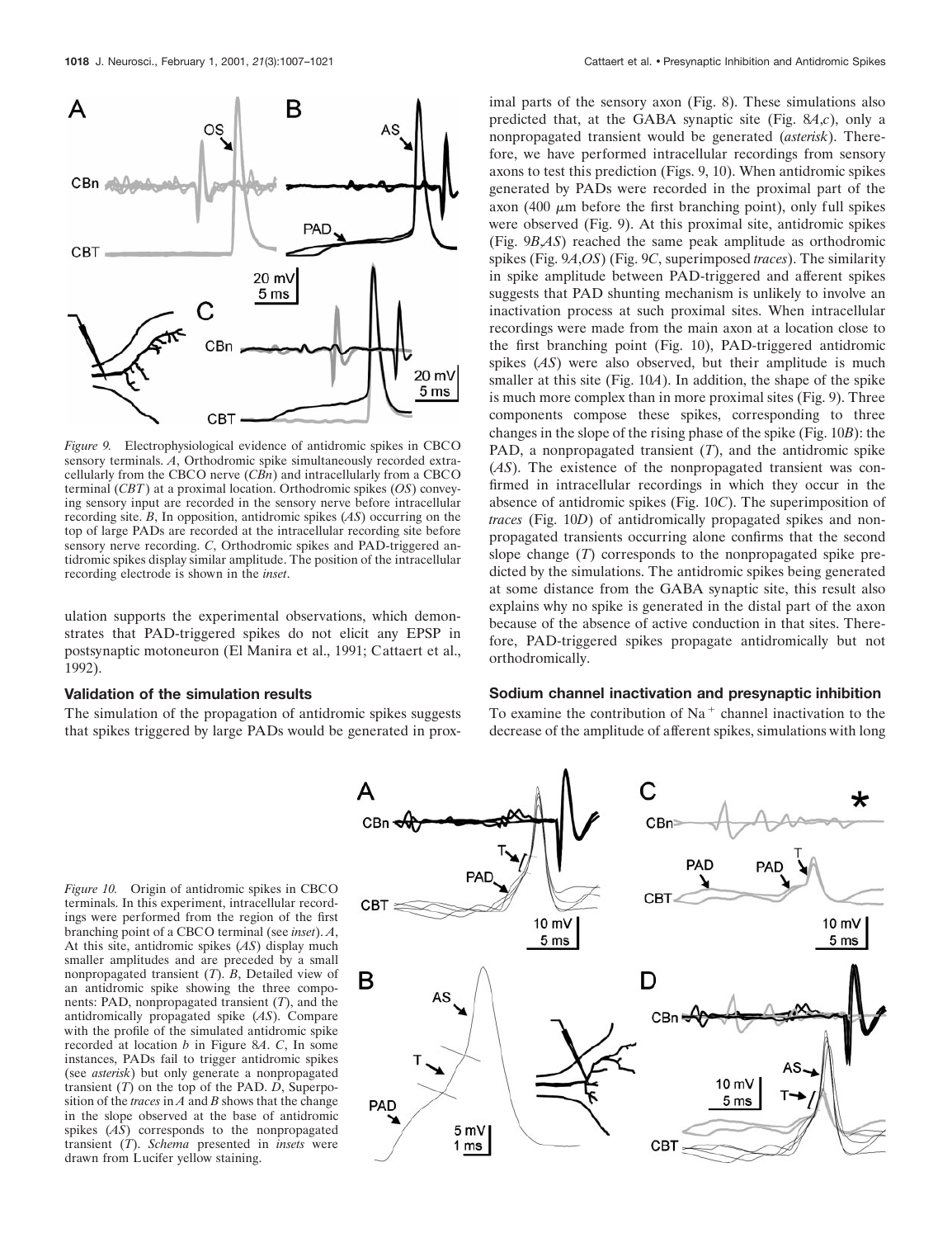

*Figure 11.* Contribution of Na<sup>+</sup> channel inactivation to PAD-mediated presynaptic inhibition. *A*–*D*, The parameters of Na<sup>+</sup> channel inactivation (*h*) were set to the following:  $A_{\alpha h} = 0.08 \text{ mV}^{-1} \text{ msec}^{-1}$ ;  $B_{\alpha h} = -45 \text{ mV}$ ;  $C_{\alpha h} = 1 \text{ mV}$ ; and  $A_{\beta h} = 0.4 \text{ mV}^{-1} \text{ msec}^{-1}$ ;  $B_{\beta h} = -41 \text{ mV}$ ;  $C_{\beta h} = 2 \text{ mV}$  (same as in all preceding simulations;  $E_{rest}$  of  $-70$  mV). A control orthodromic spike is generated at  $t = 5$  msec, and a PAD with an amplitude of 22 mV and a duration of 200 msec ( $E_{CI}$  of  $-40$  mV;  $G_{CI} = 300$  nS) is genera variable;  $h$ , Na <sup>+</sup> channel inactivation variable; and  $n$ , K <sup>+</sup> channel activation variable. *A*, the PAD alone did not induce any inactivation of Na <sup>+</sup> channels. *B*, During the occurrence of PAD, the amplitude of orthodromic spikes was reduced because of shunting mechanisms. The inhibition of orthodromic spikes is identical whatever the delay between the onset of the PAD and that of the orthodromic spike (four *traces* are superimposed). *C*, During the PAD, the amount of inhibition is identical for all orthodromic spikes during a 60 Hz spike train. *D*, A large-amplitude PAD ( $E_{Cl}$  of  $-35$  mV;  $G_{Cl}$  of 300 nS) generated a train of antidromic spikes without adaptation. *E*, *F*, The inactivation threshold was lowered using the following parameters of Na<sup>+</sup> channel (h):  $A_{\alpha h} = 0.08 \text{ mV}^{-1} \text{ msec}^{-1}$ ;  $B_{\alpha h} = -50 \text{ mV}$ ;  $C_{\alpha h} = 1 \text{ mV}$ ; and  $A_{\beta h} = 0.4 \text{ mV}^{-1} \text{ msec}^{-1}$ ;  $B_{\beta h} = -36 \text{ mV}$ ;  $C_{\beta h} = 2 \text{ mV}$ . E, The resting membrane potential was set to  $E_{\text{rest}}$  of  $-70 \text{ mV}$ an orthodromic spike occurred during the PAD, Na<sup>+</sup> channel recovery from inactivation became slower. Note that there is almost no reduction of spike amplitude when the delay between the onset of the PAD and that of the orthodromic spike increased. *G*, During a train of orthodromic spikes, the inactivation of Na<sup>+</sup> channel accumulated and resulted in a decrease in the spike amplitude. *H*, With such parameters, only one antidromic spike could be generated by large PADs ( $E_{C1}$  of -35 mV;  $G_{C1}$  of 300 nS) because of the fast adaptation that results from Na<sup>+</sup> channel inactivation. The *asterisk* indicates a second transient that is not propagated.

duration PADs (300 msec) were performed (Fig. 11). Using the same parameters of inactivation as in the simulations described above (see Materials and Methods), no inactivation was induced by the PAD (Fig. 11*A*), and consequently, the decrease in the spike amplitude was identical regardless of the delay between the onset of the PAD and that of the spike (Fig. 11*B*). In these simulations, the kinetics of  $Na<sup>+</sup>$  ion inactivation was fast and did not outlast the end of a spike, thereby, no accumulation of Na<sup>+</sup> channels inactivation was seen during a train of action potentials (Fig. 11*C*). The only effect observed during a spike train was that the amplitude of the first spike was slightly larger than that of following ones because of a prolonged  $K^+$  channel activation when the PAD occurred (Fig. 11*B*, compare the  $K^+$  channels activation, *n*, in spikes occurring in the absence and in the presence of a PAD). When larger PADs were produced (Fig. 11*D*), trains of antidromic spikes could be generated (Fig. 11*D*).

In a second series of simulations, the threshold for  $Na<sup>+</sup>$  chan-

nel inactivation was lowered by using the following parameters of inactivation *h*:

$$
A_{\alpha h} = 0.08 \text{ mV}^{-1} \text{msec}^{-1}; B_{\alpha h} = -50 \text{ mV}; C_{\alpha h} = 1 \text{ mV};
$$
  
 $A_{\beta h} = 0.4 \text{ mV}^{-1} \text{msec}^{-1}; B_{\beta h} = -36 \text{ mV}; C_{\beta h} = 2 \text{ mV}.$ 

During the occurrence of a 22 mV PAD, the threshold for Na<sup>+</sup> channel inactivation was almost reached (Fig. 11*E*), but when a spike occurred, the inactivation was prolonged (Fig. 11*F*). The increased time constant of Na<sup>+</sup> channel inactivation  $(h)$  had a dramatic inhibitory effect on the spike amplitude during repetitive firing (Fig. 11*G*). The decrease of the spike amplitude in the train was more pronounced and reflects mainly an effect of Na<sup>+</sup> channel inactivation. The parameters of *h* used in this series of simulations were, however, not satisfying when antidromic spikes were generated (Fig. 11*H*). This is because only one antidromic spike could be generated, regardless of the amplitude of the PAD,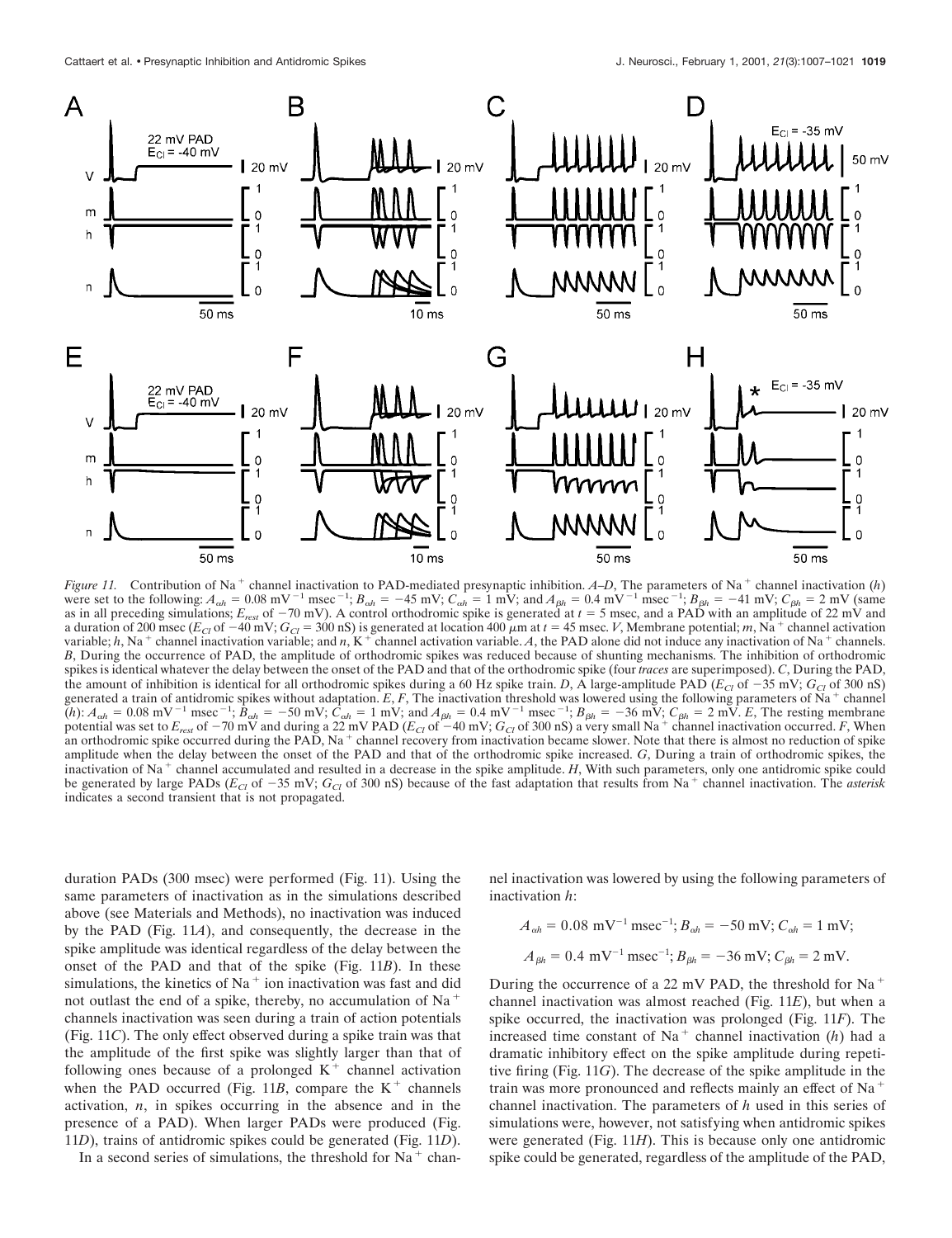whereas trains of antidromic spikes were observed during electrophysiological recordings from sensory axons (El Manira et al., 1991; Cattaert et al., 1992).

# **DISCUSSION**

The present results show that shunting mechanisms can account for both presynaptic inhibition and preventing antidromic spikes from propagating toward the synaptic terminals. An efficient effect of the shunt requires that the increase in conductance should be located close to the zone of transition from active to passive properties on the main axon.

# **Active propagation versus passive propagation: effects of PADs**

In a previous study (Cattaert et al., 1992), a passive conduction zone was suspected in the distal processes of CBTs. This hypothesis was based on the observation that distally recorded spikes had a smaller amplitude than more proximal ones. The present simulation study goes one step further in the understanding of the mechanisms and demonstrates that a decrease in spike amplitude can be observed in an active zone that is not too far from a passive one (Fig. 3*B*). This phenomenon is attributable to the fact that part of the sodium current, underlying the spike, will spread and charge the membrane at the neighboring compartment. If this compartment is passive (no sodium channels), this will result in a deficit of current in the active one (with sodium channels) and, consequently, the spike will be smaller, although it is in an active propagation zone.

The regulation of spike amplitude by PADs was greater when PADs were produced in an active zone (compare Figs. 5, 6). For axon diameters of  $5-7 \mu m$ , which is the case for most of the CBTs in the region of their first branching point, the range over which spikes are reduced by PADs directly depends on whether they are produced in an active propagation zone or not (Fig. 5*A1*,*B1*). This phenomenon is even stronger for smaller axon diameters. When PADs occur in a compartment with active conductance, the chloride conductance tends to shunt the local currents associated with active propagation, and this results in a rapid reduction of spikeamplitude. When PADs occur in a compartment with a passive conduction, increased G<sub>Cl</sub> acts only on passive cable properties, and because there is no competition with active depolarization, this results in a smaller reduction of the spike amplitude. These results indicate that, for an efficient shunting of action potential to occur, the synaptic inputs mediating PADs should be located in zones with active conductance but not too far from a distal passive segment.

## **Inactivation versus shunting mechanisms**

In simulation studies, it is possible to dissociate the parameters involved in presynaptic inhibition. For example (Segev, 1990), using shunting without depolarization demonstrated that a shunting mechanism could play the major role in presynaptic inhibition. Taking into account the maximal convergence of three axo-axonic synapses onto a single bouton (Maxwell et al., 1990) and the GABAergic quantal conductance of 150–300 pS (Ropert et al., 1990; Kraszewski and Grantyn, 1992), Graham and Redman (1994) considered that 1 nS per bouton was an overestimate. For these reasons, presynaptic inhibition was proposed to primarily involve inactivation of sodium channels (Graham and Redman, 1994). In their simulation, Graham and Redman (1994) demonstrated that, with a 40 nS increase of  $G_{Cl}$  in an axon with a 1  $\mu$ m diameter and 6  $\mu$ m bouton diameter, the spike amplitude

was decreased by 65 mV (from 110 to 45 mV) when  $E_{Cl}$  was fixed to  $-40$  mV (i.e., when real PADs are produced), whereas the spike amplitude was only decreased by 38 mV (from 110 to 72 mV) when  $E_{Cl}$  was equal to the resting membrane potential ( $-80$ ) mV). Our results are apparently in conflict with these findings. However, both situations are different because, in crayfish sensory axons, distal branches do not actively convey spikes (Cattaert et al., 1992; Cattaert and El Manira, 1999), and it is this situation that we have simulated. At the transition between active and passive compartments, the action potential threshold is higher because part of the sodium current is used to charge the membrane of passive neighboring compartments. This is the reason why spike failure is observed in our simulations. Consequently, inactivation of sodium channels was probably not seen in our simulations, because depolarization favors distal propagation of spikes (Fig. 7*C1*) and avoids the failure phenomenon. It is therefore likely that, in the crayfish sensory axons we have simulated, inactivation of sodium channels would not play any important role in presynaptic inhibition, which is instead achieved by a shunting mechanism. During the occurrence of large-amplitude PADs  $(>=22 \text{ mV})$ , there is an accumulation of sodium channel inactivation during trains of action potentials (Fig. 11*G*). Under these conditions, inactivation of sodium channels could also contribute to presynaptic inhibition.

#### **Depolarization and transmitter release at the synapse**

Several depolarizing events are capable of invading the CB synaptic terminals: orthodromic spikes, PADs, and antidromic spikes. Why do only orthodromic spikes elicit transmitter release? Because of the low-pass filter properties of cables, in passive conduction configuration (that occurs distally, and in branches), PADs propagate passively better than spikes in small-diameter  $(2-4 \mu m)$  branches (Cattaert and El Manira, 1999) (Fig. 5). Therefore, in some parameter configurations  $[R_m$  of 10000  $\Omega$ cm<sup>2</sup>, long ( $>400 \mu m$ ) branches of small (2  $\mu m$ ) diameter] the PAD amplitude would be larger than the spike amplitude at releasing sites. Such events are, however, unlikely to occur in real sensory terminals because PADs would release transmitter better than spikes do. This question needs to be discussed, however, because the shape of the signal that is capable of eliciting transmitter release is up to now unknown. The shape of the depolarization constitutes a major difference between passive spikes and passive PADs at the far end of a passive terminal; spikes have always faster rise and decay time than PADs, and their time-to-peak is always 3–10 times shorter. This question is also valuable for antidromic spikes that occur on the top of large PADs; because of the presence of a PAD, their time-to-peak is larger than orthodromic spikes. This parameter is likely to be important for triggering calcium channel opening. It could also be that release of GABA activates receptors located close to the release site that inhibit calcium channels or exocytosis machinery and thereby contribute to decreasing transmitter release that could be induced by an attenuated antidromic spike.

## **REFERENCES**

- Cattaert D, El Manira A (1999) Shunting versus inactivation: analysis of presynaptic inhibitory mechanisms in primary afferents of the crayfish. J Neurosci 19:6079–6089.
- Cattaert D, El Manira A, Clarac F (1992) Direct evidence for presynaptic inhibitory mechanisms in crayfish sensory afferents. J Neurophysiol 67:610–624.
- Chrachri A, Clarac F (1989) Synaptic connections between motor neurons and interneurons in the fourth thoracic ganglion of the crayfish, *Procambarus clarkii*. J Neurophysiol 62:1237–1250.